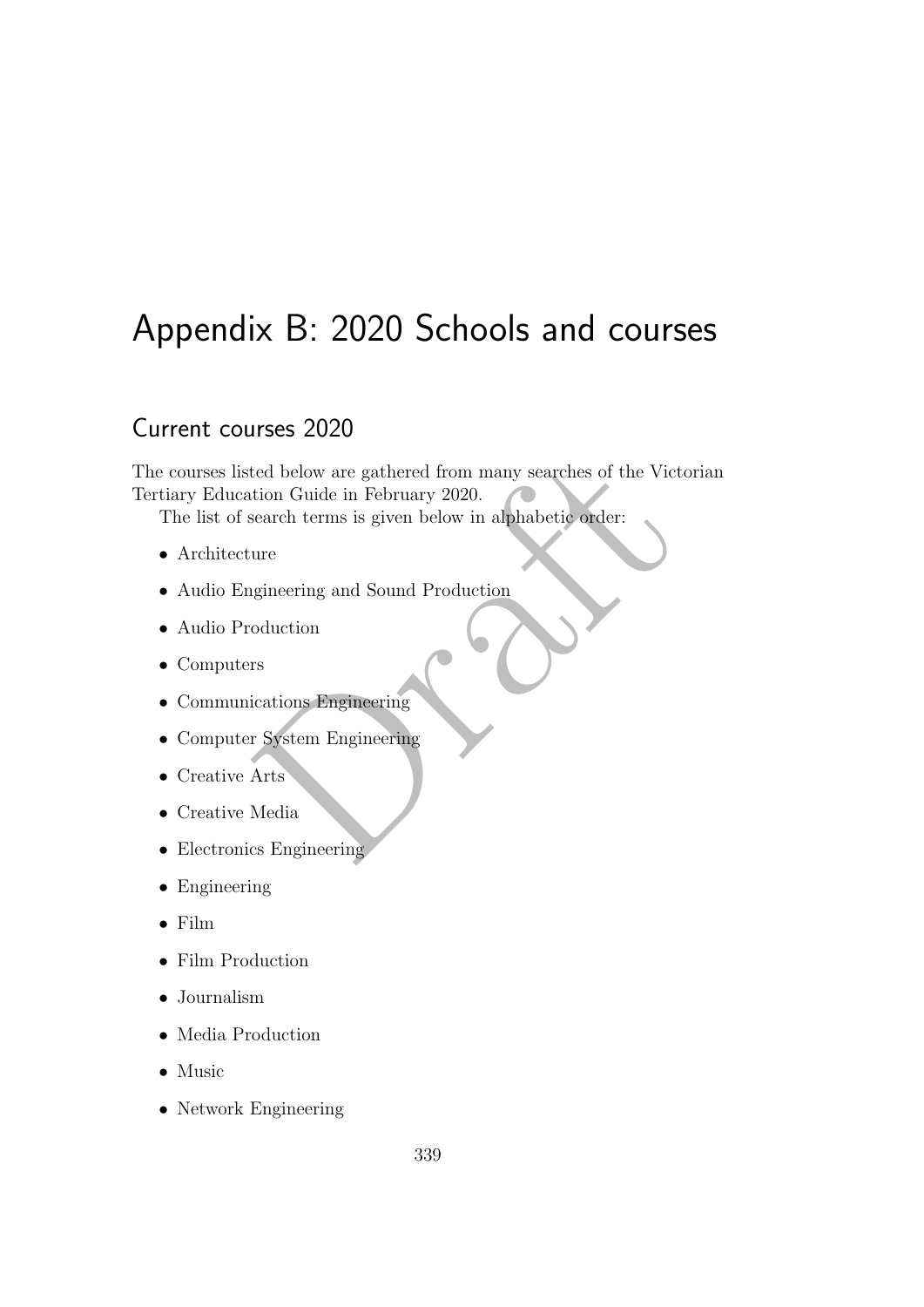- Physics
- Sound Production
- Television Production

This eclectic list of disciplines seems excessive, but given the diversity and reach of audio into many related disciplines (see Page 4) then it would seem to be reasonable. All of the above disciplines have some component of them relating to audio, acoustics, music, or media production: some relating to technical (engineering) occupations; others to creative occupations; still others with a law or business component relate to the production administration or logistics parts of the industry.

In reading this list, be aware that while it is comprehensive, it is not exhaustive: it omits courses that are unlikely to have an audio-related component, and many relevant interstate courses. For example, in the architecture courses those relating to civil engineering or landscape design are omitted from the list because they are unlikely to have a strong component in the field of architectural acoustics.

There is also considerable duplication in this list, since the same course may be listed in many categories in the on-line search. In this list there has been no attempt to rationalise this list to reduce the redundant listings.

istration or logistics parts of the industry.<br>
reading this list, be aware that while it is comprehensiv<br>
reading this list, be aware that while it is comprehensiv<br>
itive: it omits courses that are unlikely to have an audi On the other hand, this list contains generalist engineering courses that would superficially seem to not have any connection with audio, yet the fundamental mathematics and physics are similar enough to be adapted: for example, a mechanical or hydraulic system will be described by similar (analogous) mathematical equations. The courses in the subsection "computers" are those with an engineering or science background: this list has had business and law applications of computers removed as these courses are not likely to have sufficient science or engineering focus to be relevant for audio applications. Courses in engineering will most likely have sufficient components in common with an audio specialisation that they may still be useful.

Courses in such disciplines as computers, telecommunications and network engineering would seem to be superficially irrelevant to an audio discipline, yet they are now highly relevant. Most of the audio technology is now digital, and the technologies underpinning storage, digital audio workstations, and so on are based on computer technologies. Further, the digital audio streams are based on computer networking or telecommunications protocols and data streams, perhaps with slight modifications to adapt to the medium. Networking routers are used for signal distribution throughout digital facilities.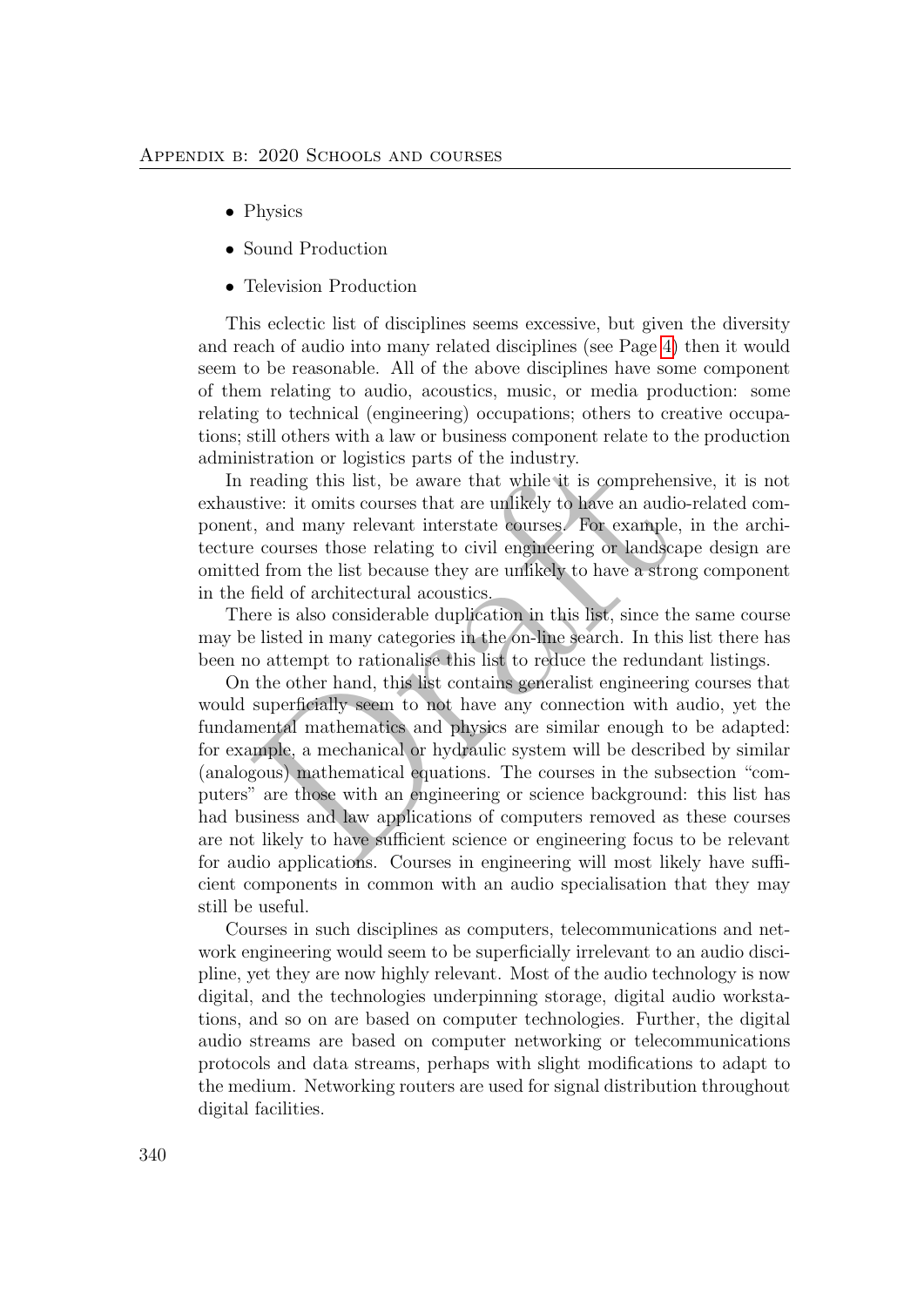When considering a course suitable for entering the audio specialisation it is incumbent on the potential student to examine the course detail for suitable content, and to consider the optional units to support the desired specialisation. One should think carefully about the aspects of the industry that will interest them, and choose a course that will advance that interest. It may also be necessary to choose optional units of study within a given generic course that contribute to the desired skill development.

In the following lists of courses, the section heading is the search term for the items listed in that VTAC search. The subsection headings are those in the VTAC search results. The course name is given in italics, followed by the institution, and the campus or location, and finally the academic level.

## Architecture

#### Architecture

- Architecture Deakin University, Geelong Waterfront Campus, Higher Ed.
- Architecture Deakin University, Geelong Waterfront Campus, Grad.
- e<br>
Enter Deakin University, Geelong Waterfront Campus, Hightyper Deakin University, Geelong Waterfront Campus, Graecard University, Caulfield, Handel University, Caulfield, Handel University, Caulfield, Handel Caulfield, H • Architectural Design/Architecture Monash University, Caulfield, HE-Grad.
- Architectural Design/Architecture (Indigenous Entry) Monash University, Caulfield, HE-Grad.
- Architecture RMIT University, City, Higher Ed.
- Architecture/Construction Management Deakin University, Geelong Waterfront Campus, Higher Ed.

#### Built Environment and Architecture

- Architecture Swinburne University of Technology, Hawthorn. Higher Ed
- Building Design Advanced Diploma Swinburne University of Technology, Croydon, Hawthorn, VET
- Building and Construction Diploma Swinburne University of Technology, Hawthorn, VET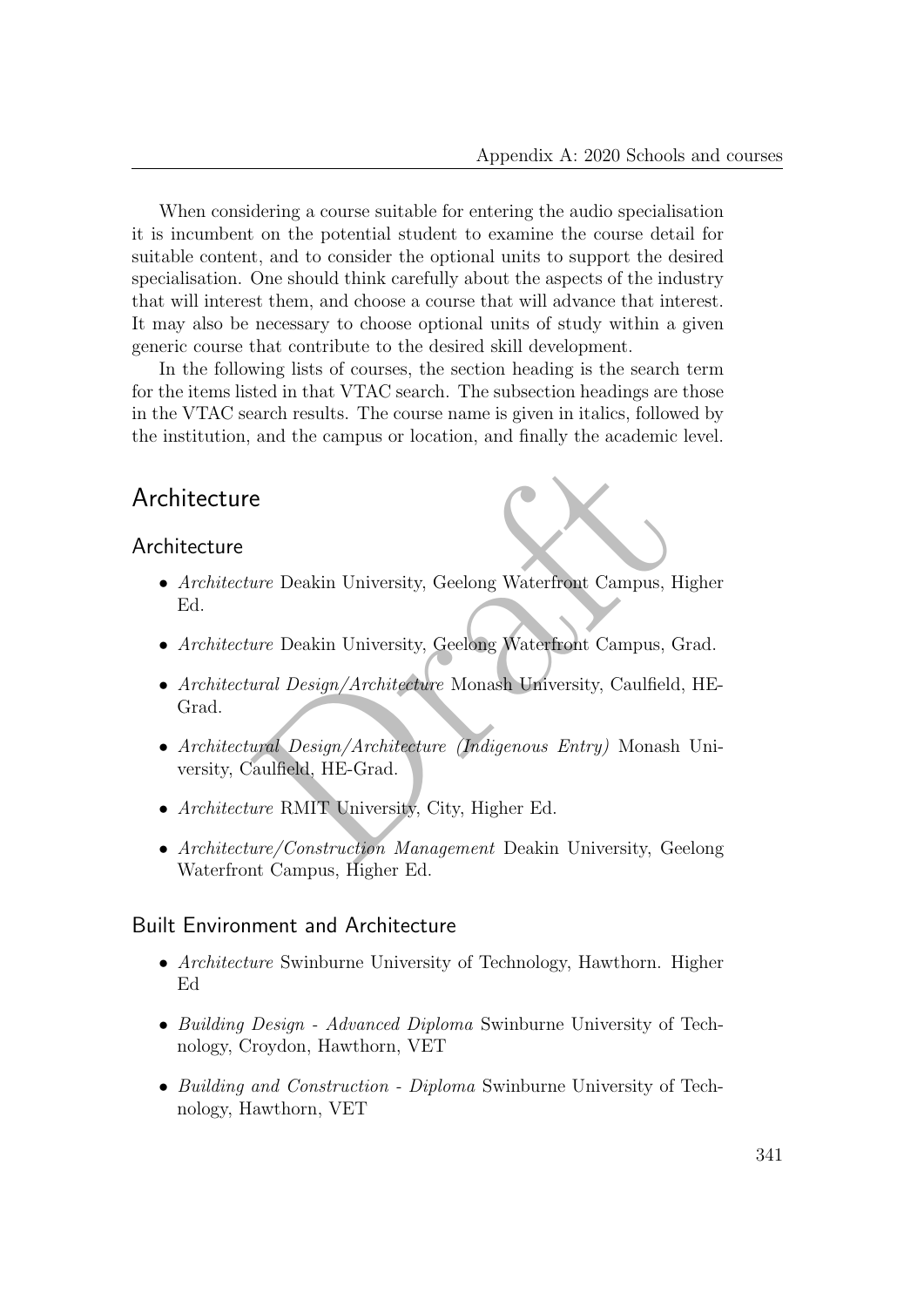- *Engineering (Honours)* Swinburne University of Technology, Hawthorn, Higher Ed.
- *Engineering (Honours)(Professional)* Swinburne University of Technology, Hawthorn, Higher Ed.
- *Engineering Practice (Honours)* Swinburne University of Technology, Hawthorn, Higher Ed.
- Interior Architecture (Honours) Swinburne University of Technology, Hawthorn, Higher Ed.
- Interior Design Diploma Swinburne University of Technology, Hawthorn, VET

### Design

- Architecture Swinburne University of Technology, Hawthorn, Higher Ed.
- Building Design Advanced Diploma Swinburne University of Technology, Croydon, Hawthorn, VET
- Interior Architecture (Honours) Swinburne University of Technology, Hawthorn, Higher Ed.
- NET<br>
IET<br>
n<br>
Architecture Swinburne University of Technology, Hawthock<br>
Ed.<br>
Building Design Advanced Diploma Swinburne University<br>
iology, Croydon, Hawthorn, VET<br>
Interior Architecture (Honours) Swinburne University of • *Interior Design - Diploma* Swinburne University of Technology, Hawthorn, VET
- Design/Architecture University Of Melbourne (The), Parkville, HE-Grad

### Engineering

- Building Design Advanced Diploma Swinburne University of Technology, Croydon, Hawthorn, VET
- Building and Construction Diploma Swinburne University of Technology, Hawthorn, VET
- *Engineering (Honours)* Swinburne University of Technology, Hawthorn, Higher Ed.
- *Engineering (Honours)(Professional)* Swinburne University of Technology, Hawthorn, Higher Ed.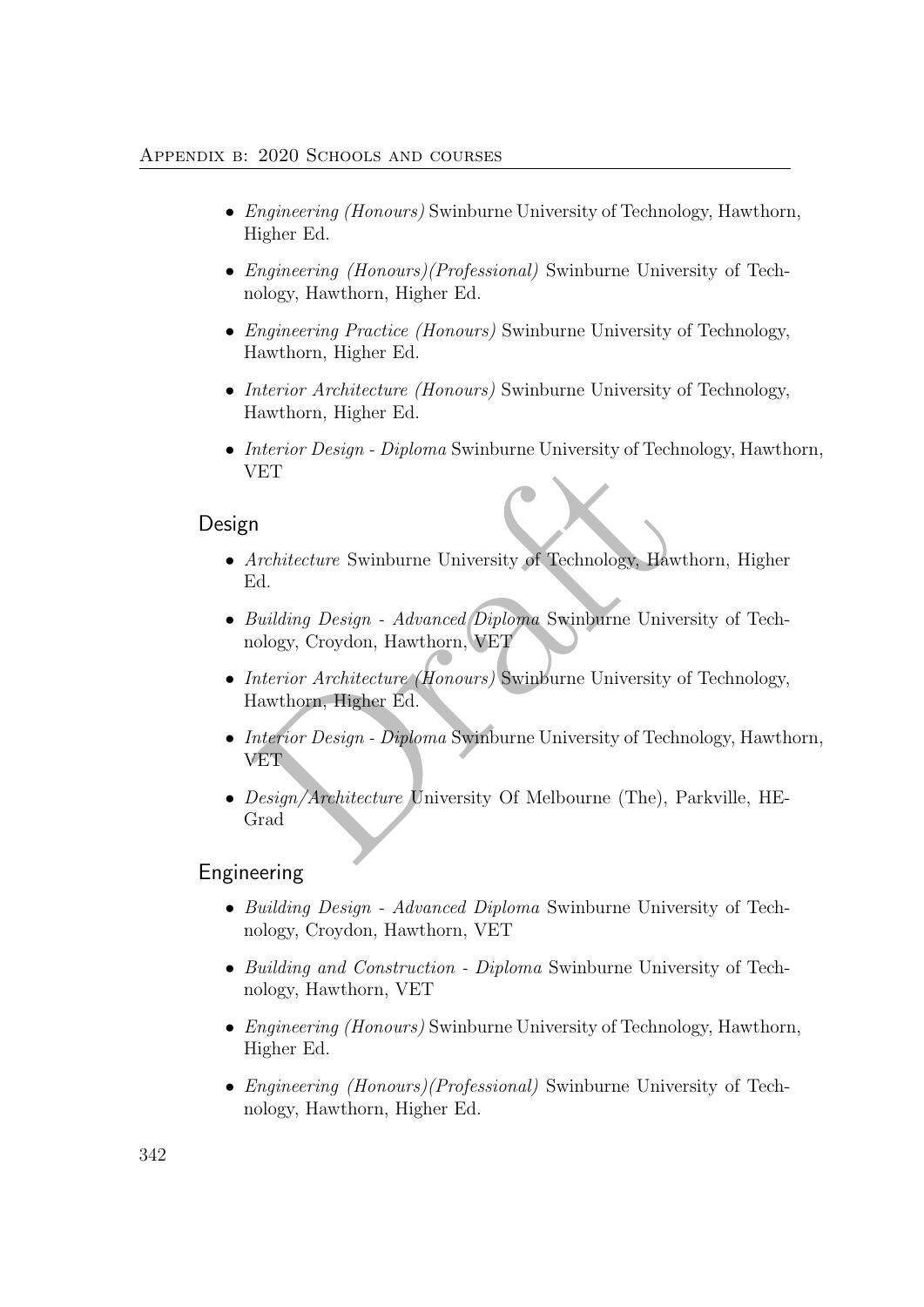### Indigenous Entry

• Architectural Design/Architecture (Indigenous Entry) Monash University, Caulfield, HE-Grad

## Audio Engineering and Sound Production

• Audio Engineering and Sound Production JMC Academy, Brisbane, Melbourne, Sydney, Higher Ed.

## Audio Production

- uction<br>
ngineering & Entertainment Management (Double Degre<br>
(Australian College of the Arts), Collingwood Wellingt<br>
igher Ed.<br>
signeering (Diploma/Degree) Collarts (Australian College<br>
, Collingwood Wellington Street, • Audio Engineering & Entertainment Management (Double Degree) Collarts (Australian College of the Arts), Collingwood - Wellington Street, Higher Ed.
- Audio Engineering (Diploma/Degree) Collarts (Australian College of the Arts), Collingwood - Wellington Street, Higher Ed.
- Audio Engineering and Sound Production JMC Academy, Brisbane, Melbourne, Sydney, Higher Ed.
- Audio Production Melbourne Polytechnic, Fairfield, Prahran, VET

### Audio/ Music/ Sound Production

- Audio (Associate Degree) Post Production/Studio Production SAE Creative Media Institute, SAE Melbourne, Higher Ed.
- Audio (Bachelor) Post Production/Studio Production SAE Creative Media Institute, SAE Melbourne, Higher Ed.
- Audio Production (Diploma) SAE Creative Media Institute, SAE Melbourne, Higher Ed.
- Music Production (Diploma) SAE Creative Media Institute, SAE Melbourne Higher Ed.
- *Music Audio Production (Degree)* Box Hill Institute, Box Hill, Higher Ed.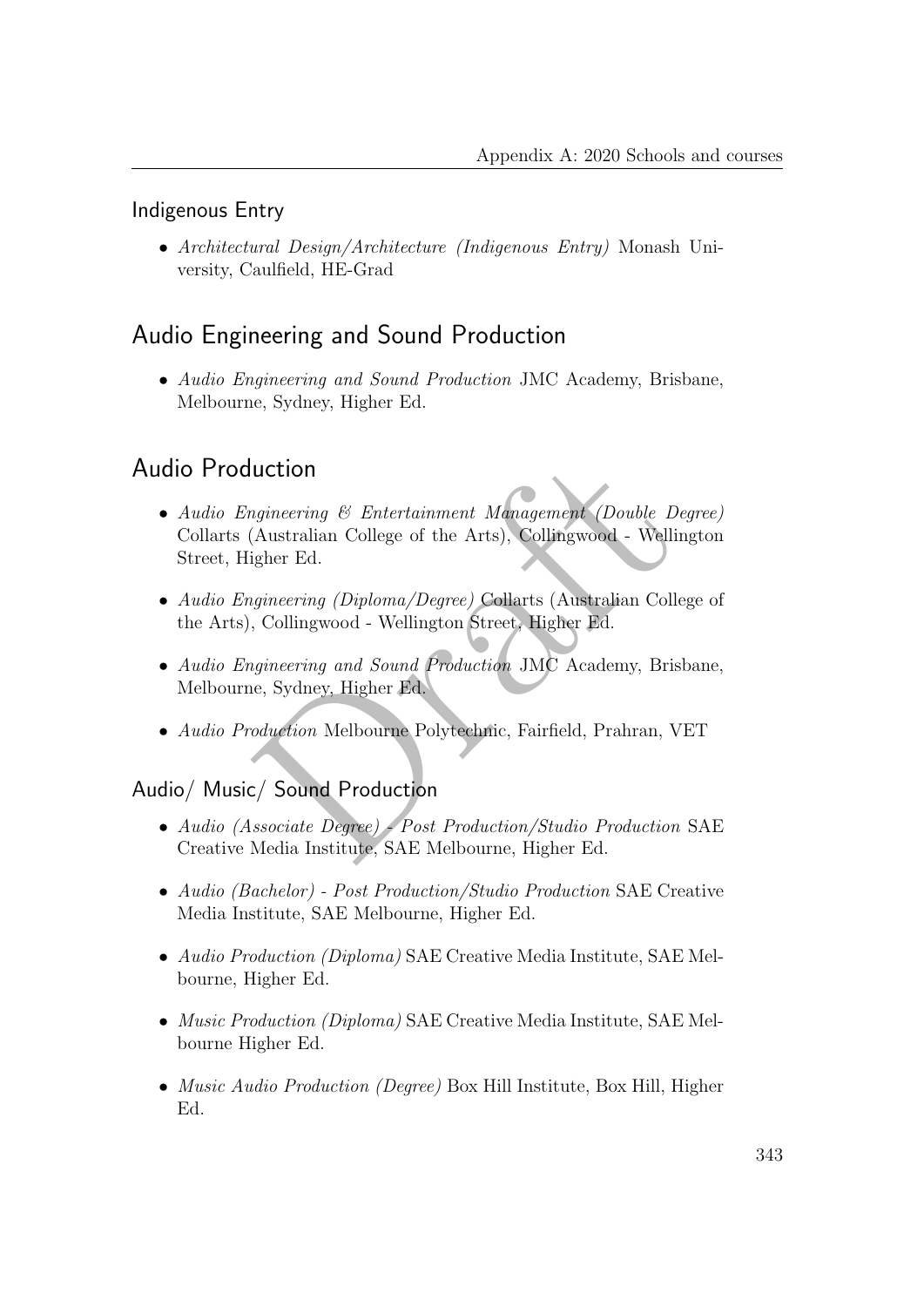## Communications Engineering

• Electronics and Communications Engineering RMIT University, City, VET

### Engineering

- Electronics and Communications Engineering Advanced Diploma Swinburne University of Technology, Hawthorn, VET
- Engineering Technology (Telecommunications) (Degree) Melbourne Institute of Technology, Melbourne, Higher Ed.
- Engineering-Telecommunications (Honours) RMIT University, City, Higher Ed.
- Engineering-Telecommunications (Honours)/Computer Science RMIT University, City, Higher Ed.

### Information Technology

- Engineering-Telecommunications (Honours) RMIT University Telecommunications (Honours) /Computer Sciencering-Telecommunications (Honours)/Computer Sciencering-Telecommunications Engineering Advance<br>Nuiversity, City, Highe • Electronics and Communications Engineering - Advanced Diploma Swinburne University of Technology, Hawthorn, VET
- Physics/Engineering-Telecommunications (Honours) RMIT University, City, Higher Ed.

## Computer Engineering

### Computer Science

- Engineering (Honours)/Computer Science Monash University Clayton, Higher Ed.
- Computer Systems Engineering RMIT University, City, VET

#### Engineering

- Engineering (Honours)/Computer Science Swinburne University of Technology, Hawthorn, Higher Ed.
- Engineering (Honours)/Computer Science Monash University, Clayton, Higher Ed.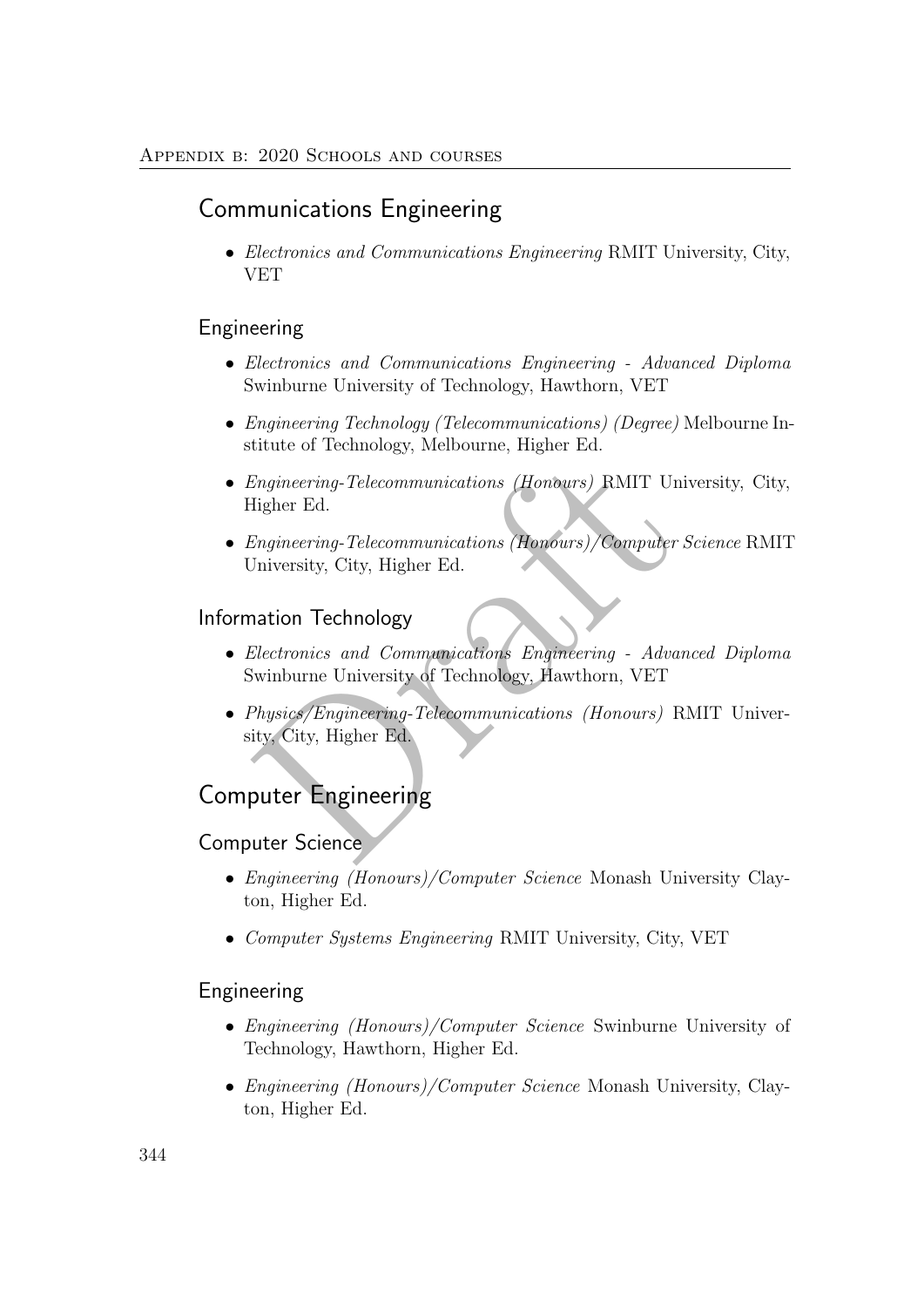- Engineering-Computer and Network (Honours) RMIT University, City, Higher Ed.
- Engineering-Computer and Network (Honours)/Business Management RMIT University, City, Higher Ed.
- Engineering-Computer and Network (Honours)/Computer Science RMIT University, City, Higher Ed.
- Engineering-Telecommunications (Honours)/Computer Science RMIT University, City, Higher Ed.

### Information Technology

Fechnology<br>
Engineering (Honours)/Computer Science Swinburne University<br>
System Engineering<br>
Figures Engineering RMIT University City, VET<br>
Md.<br>
In SD JMC Academy Brisbane, Melbourne, Sydney High<br>
The System Brisbane, Melb • Engineering (Honours)/Computer Science Swinburne University of Technology, Hawthorn, Higher Ed.

## Computer System Engineering

• Computer Systems Engineering RMIT University, City, VET

## Computers

No courses found.

## Creative Arts

• Animation 3D JMC Academy Brisbane, Melbourne, Sydney Higher Ed.

### Arts

- Arts Victoria University, Footscray, Park, Higher Ed.
- Digital Media (Master) Victoria University, City, Flinders, Grad.
- Education  $(P-12)$  Visual Arts Victoria University, Footscray, Park, Higher Ed.
- Graphic Design (Diploma) Victoria University, Footscray, Nicholson, VET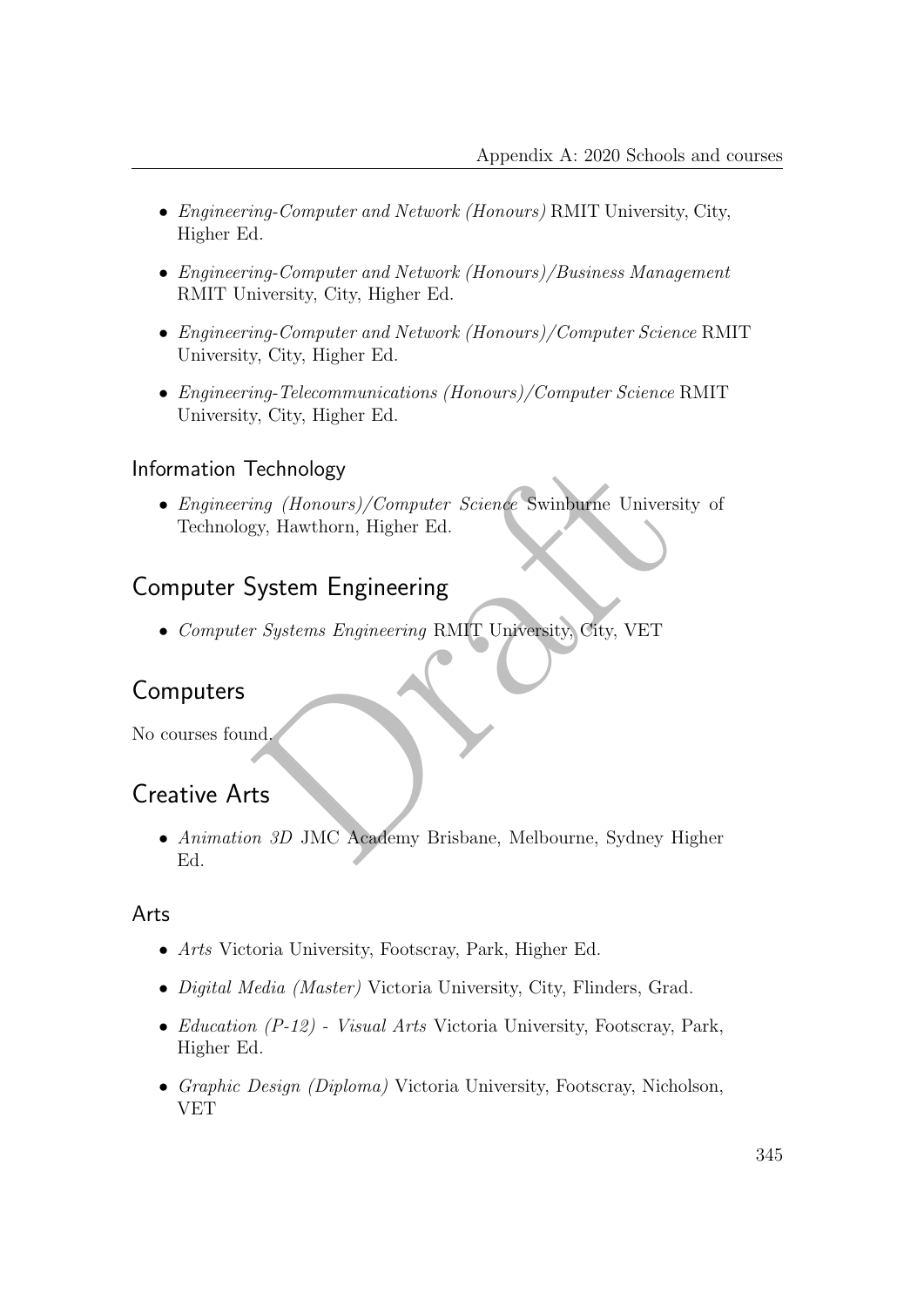- Screen Media Victoria University, Footscray, Park, Higher Ed.
- Visual Arts Victoria University, Footscray, Nicholson, VET

#### Communication

- Arts Victoria University, Footscray, Park, Higher Ed.
- Creative Arts Australian Catholic University, Melbourne, Higher Ed.

### Creative Arts

- Arts Victoria University, Footscray, Park, Higher Ed.
- Digital Media (Master) Victoria University, City, Flinders, Grad.
- Arts Victoria University, Footscray, Park, Higher Ed.<br>
Digital Media (Master) Victoria University, City, Flinders<br>
Education (P-12) Visual Arts Victoria University, Foots<br>
Higher Ed.<br>
Graphic Design (Diploma) Victoria Un • Education  $(P-12)$  – Visual Arts Victoria University, Footscray, Park, Higher Ed.
- Graphic Design (Diploma) Victoria University, Footscray, Nicholson, VET
- Liberal Arts Victoria University City Flinders, Footscray Nicholson, St Albans VET
- Screen Media Victoria University, Footscray, Park, Higher Ed.
- Visual Arts Victoria University, Footscray, Nicholson, VET
- Communication Arts Victoria University Footscray Park Higher Ed Apply through VTAC
- Liberal Arts Victoria University City Flinders, Footscray Nicholson, St Albans VET
- Creative Arts (Screen, Theatre and Writing) La Trobe University, Bendigo, Melbourne, Higher Ed.
- *Creative Arts (Visual Arts)* La Trobe University, Bendigo, Mildura, Higher Ed.
- Creative Arts Australian Catholic University, Melbourne, Higher Ed
- Creative Writing RMIT University, City, Higher Ed.
- *Digital Media (Master)* Victoria University, City, Flinders, Grad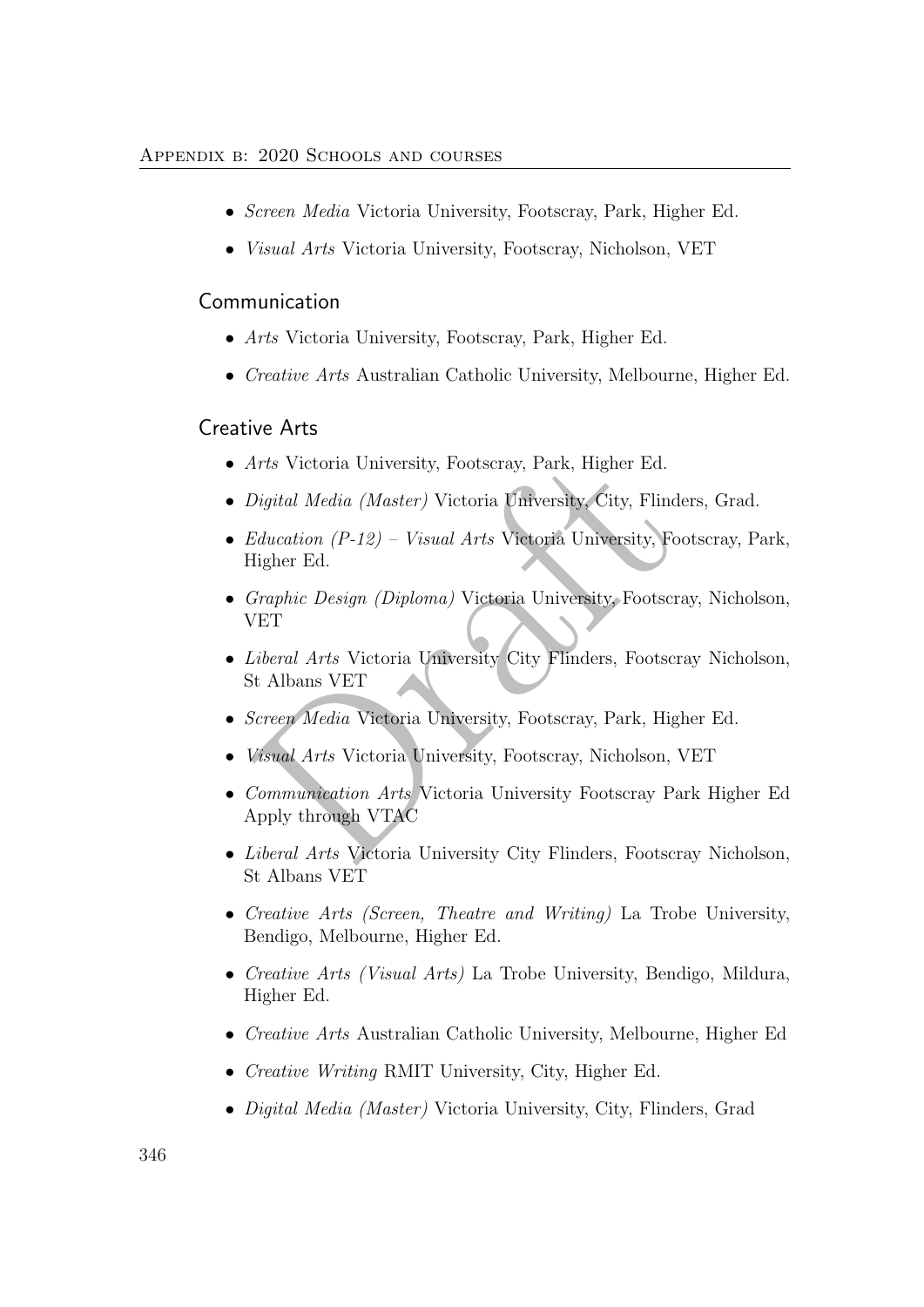- Sound Production Victoria University, Footscray, Nicholson, VET
- Drama Deakin University, Melbourne Burwood Campus, Higher Ed.

### Education and Teaching

- Education  $(P-12)$  Visual Arts Victoria University, Footscray, Park, Higher Ed.
- Film and Television Production JMC Academy, Brisbane, Melbourne, Sydney, Higher Ed.
- Games Design JMC Academy, Brisbane, Melbourne, Sydney, Higher Ed.

### Information Technology

• Screen Media Victoria University, Footscray, Park, Higher Ed.

### **Music**

- Sound Production Victoria University, Footscray, Nicholson, VET
- Fechnology<br>
Fechnology<br>
Fechnology<br>
Fechnology<br>
Fechnology<br>
Fechnology<br>
Fechnology<br>
Fechnology<br>
Fechnology<br>
Fechnology<br>
Peakin University, Geelong Waterfront Campus, Murwood Campus, Higher Ed.<br>
France Deakin University, Ge • Photography Deakin University, Geelong Waterfront Campus, Melbourne Burwood Campus, Higher Ed.
- Visual Arts Deakin University, Geelong Waterfront Campus, Melbourne Burwood Campus, Higher Ed.

## Creative Media

### Animation

- 3D Animation (Diploma) SAE Creative Media Institute, SAE Melbourne, Higher Ed.
- Animation (Associate Degree) Character Animation/3D Modelling SAE Creative Media Institute, SAE Melbourne, Higher Ed.
- Animation (Bachelor) Character Animation/3D Modelling/Visual Effects SAE Creative Media Institute, SAE Melbourne, Higher Ed.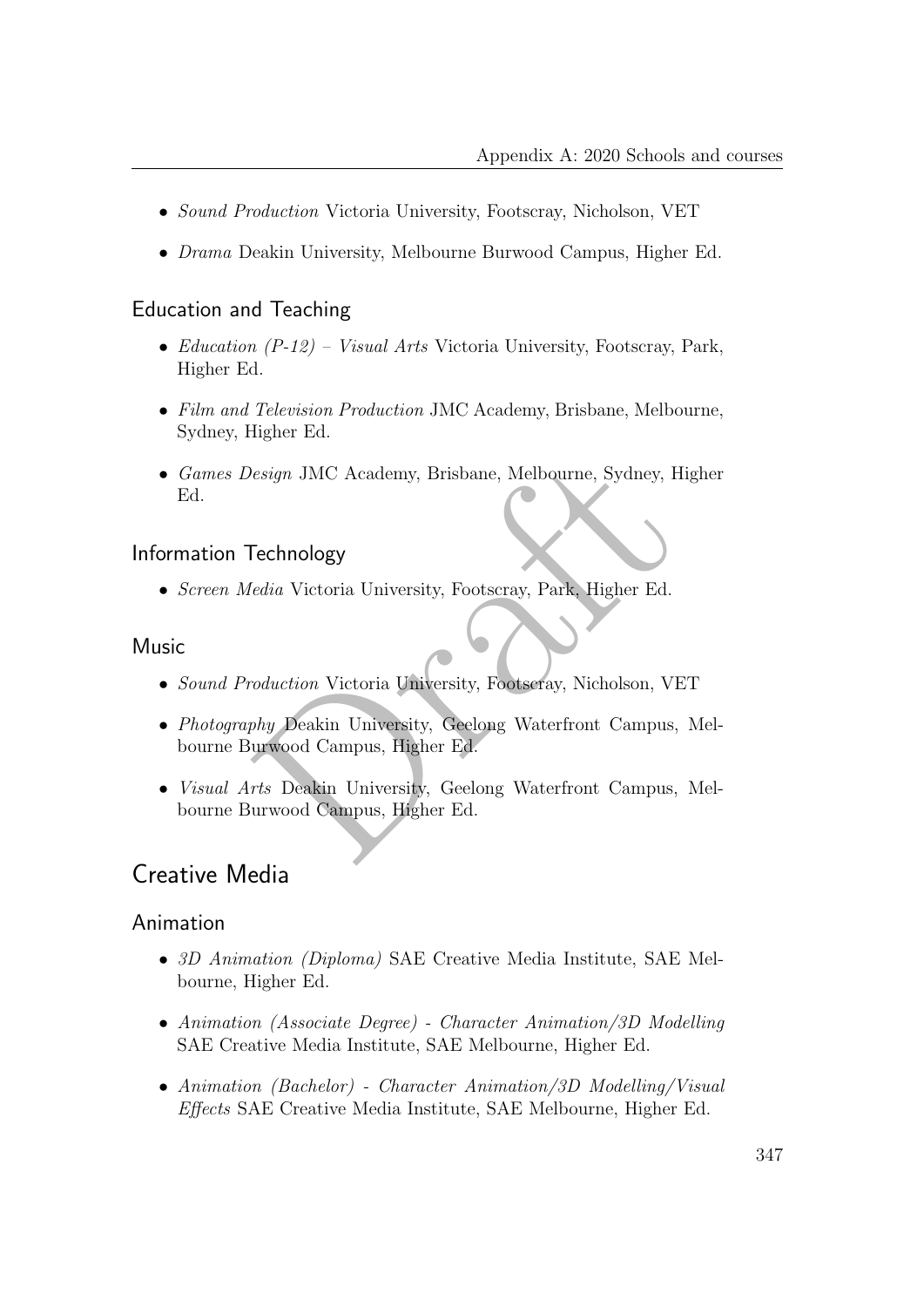#### Arts

- *Digital Media (Master)* Victoria University, City, Flinders, Grad.
- Screen Media Victoria University, Footscray, Park, Higher Ed.

#### Audio/ Music/ Sound Production

- Audio (Associate Degree) Post Production/Studio Production SAE Creative Media Institute, SAE Melbourne, Higher Ed.
- Audio (Bachelor) Post Production/Studio Production SAE Creative Media Institute, SAE Melbourne, Higher Ed.
- Media Institute, SAE Melbourne, Higher Ed.<br>
Audio Production (Diploma) SAE Creative Media Institute<br>
oourne, Higher Ed.<br>
Music Production (Diploma) SAE Creative Media Institute<br>
oourne, Higher Ed.<br>
ive Arts<br>
Sigital Media • Audio Production (Diploma) SAE Creative Media Institute, SAE Melbourne, Higher Ed.
- Music Production (Diploma) SAE Creative Media Institute, SAE Melbourne, Higher Ed.

#### Creative Arts

- Digital Media (Master) Victoria University, City, Flinders, Grad.
- Screen Media Victoria University, Footscray, Park, Higher Ed.

#### Design & Creative Technologies

- Business / Digital Media (3D Design and Animation) (Bachelor) Torrens University, Australia, Melbourne, Higher Ed
- Digital Media (3D Design and Animation) (Bachelor) Torrens University, Australia, Melbourne, Higher Ed
- Digital Media Design (Diploma) Torrens University, Australia, Melbourne, Higher Ed

#### Design/ Graphic Design

- Design (Associate Degree) Graphic Design SAE Creative Media Institute, SAE Melbourne, Higher Ed.
- Design (Bachelor) Graphic Design SAE Creative Media Institute, SAE Melbourne, Higher Ed.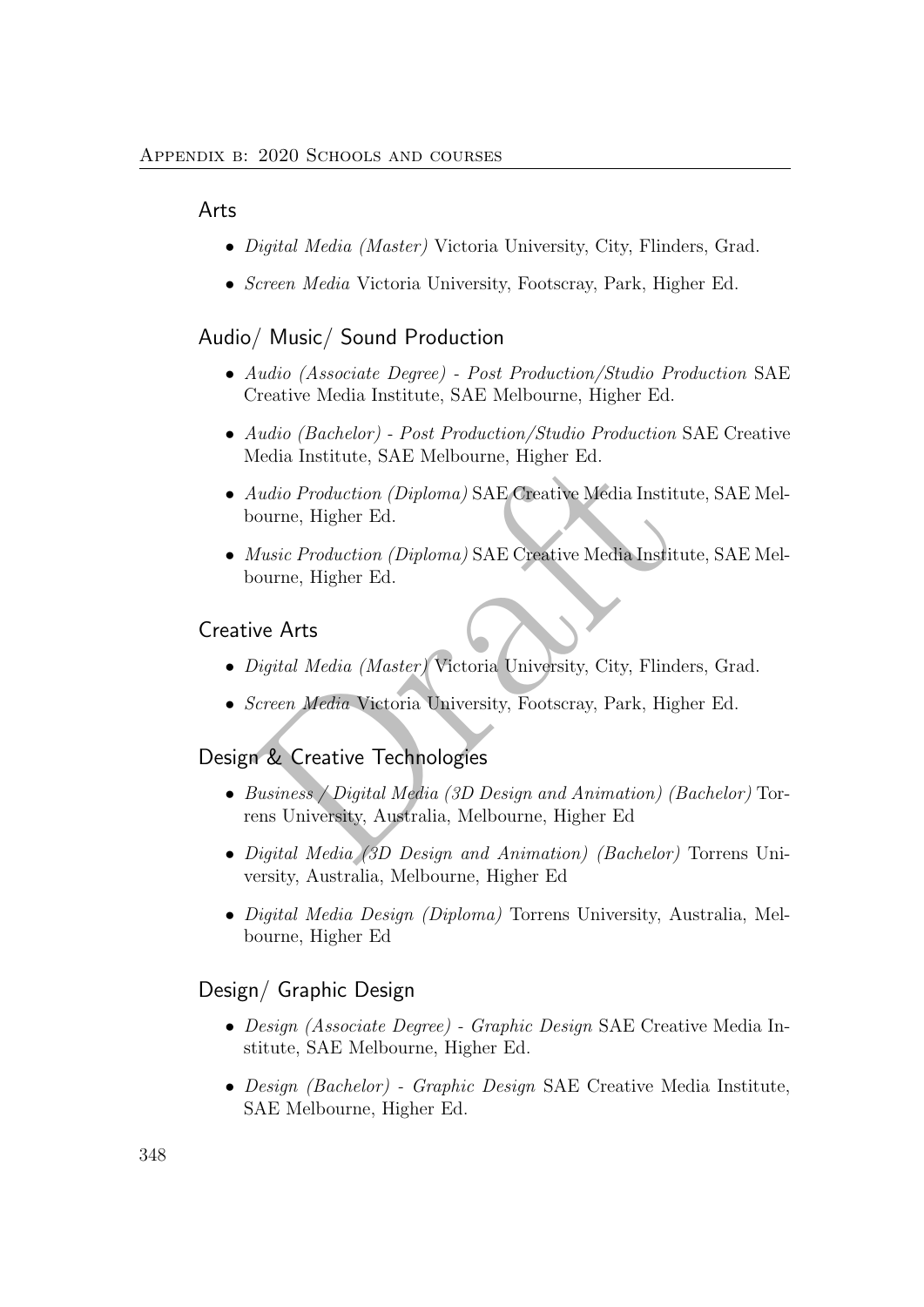• Graphic Design (Diploma) SAE Creative Media Institute, SAE Melbourne, Higher Ed.

### Double Degrees

• Business / Digital Media (3D Design and Animation) (Bachelor) Torrens University, Australia, Melbourne, Higher Ed

### Film

- Film (Associate Degree) Post Production/Production SAE Creative Media Institute, SAE Melbourne, Higher Ed.
- Film (Bachelor) Post Production/Production SAE Creative Media Institute, SAE Melbourne, Higher Ed.
- Film (Diploma) SAE Creative Media Institute, SAE Melbourne, Higher Ed.

### Games Development

- Augmented and Virtual Reality (Diploma) SAE Creative Media Institute, SAE Melbourne, Higher Ed.
- Game Development (Diploma) SAE Creative Media Institute, SAE Melbourne, Higher Ed.
- stitute, SAE Melbourne, Higher Ed.<br>
chelor) Post Production/Production SAE Creative Mec<br>
SAE Melbourne, Higher Ed.<br>
bloma) SAE Creative Media Institute, SAE Melbourne, Higher<br>
ed and Virtual Reality (Diploma) SAE Creativ • Games Development (Associate Degree)- Games Design/Games Programming SAE Creative Media Institute, SAE Melbourne, Higher Ed.
- Games Development (Bachelor) Games Design/Games Programming SAE Creative Media Institute, SAE Melbourne, Higher Ed.

### Information Technology

• *Screen Media* Victoria University, Footscray, Park, Higher Ed.

### Postgraduate Degree Programs

• Creative Industries (Graduate Certificate) SAE Creative Media Institute, SAE Online, Grad.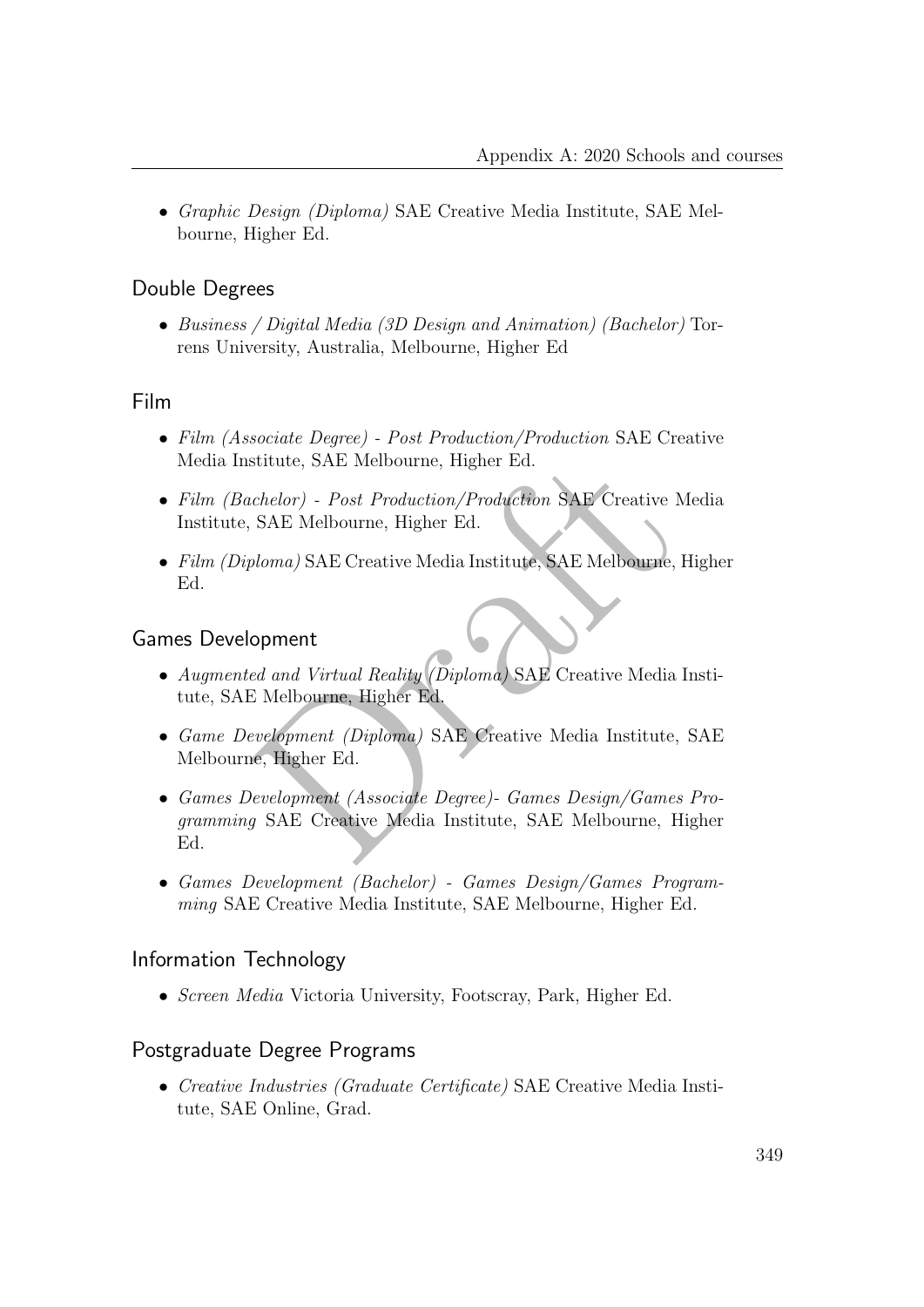- Creative Industries (Graduate Diploma) SAE Creative Media Institute, SAE Online, Grad.
- Creative Industries (Master) SAE Creative Media Institute, SAE Online, Grad.
- Screen and Media Creative Industries SAE Creative Media Institute, SAE, Melbourne, VET

## Electronics Engineering

• Electronics and Communications Engineering RMIT University, City, VET

## Engineering

- Electronics and Communications Engineering Advanced Diploma Swinburne University of Technology, Hawthorn, VET
- Electronics and Communications Engineering NMTT University<br>TET<br>Sectronics and Communications Engineering Advance<br>Swinburne University of Technology, Hawthorn, VET<br>Engineering Electrical and Electronics Deakin Universit • Engineering - Electrical and Electronics Deakin University Cloud Campus, Geelong Waurn Ponds Campus, Melbourne Burwood Campus, Higher Ed.

## Information Technology

• Electronics and Communications Engineering - Advanced Diploma Swinburne University of Technology, Hawthorn, VET

## Engineering

### Architecture

• Civil Engineering (Honours)/Architectural Design Monash University, Clayton, Higher Ed.

### Arts

- *Engineering (Honours)/Arts* Monash University, Clayton, Higher Ed.
- Audio Engineering & Entertainment Management (Double Degree) Collarts (Australian College of the Arts), Collingwood - Wellington Street, Higher Ed.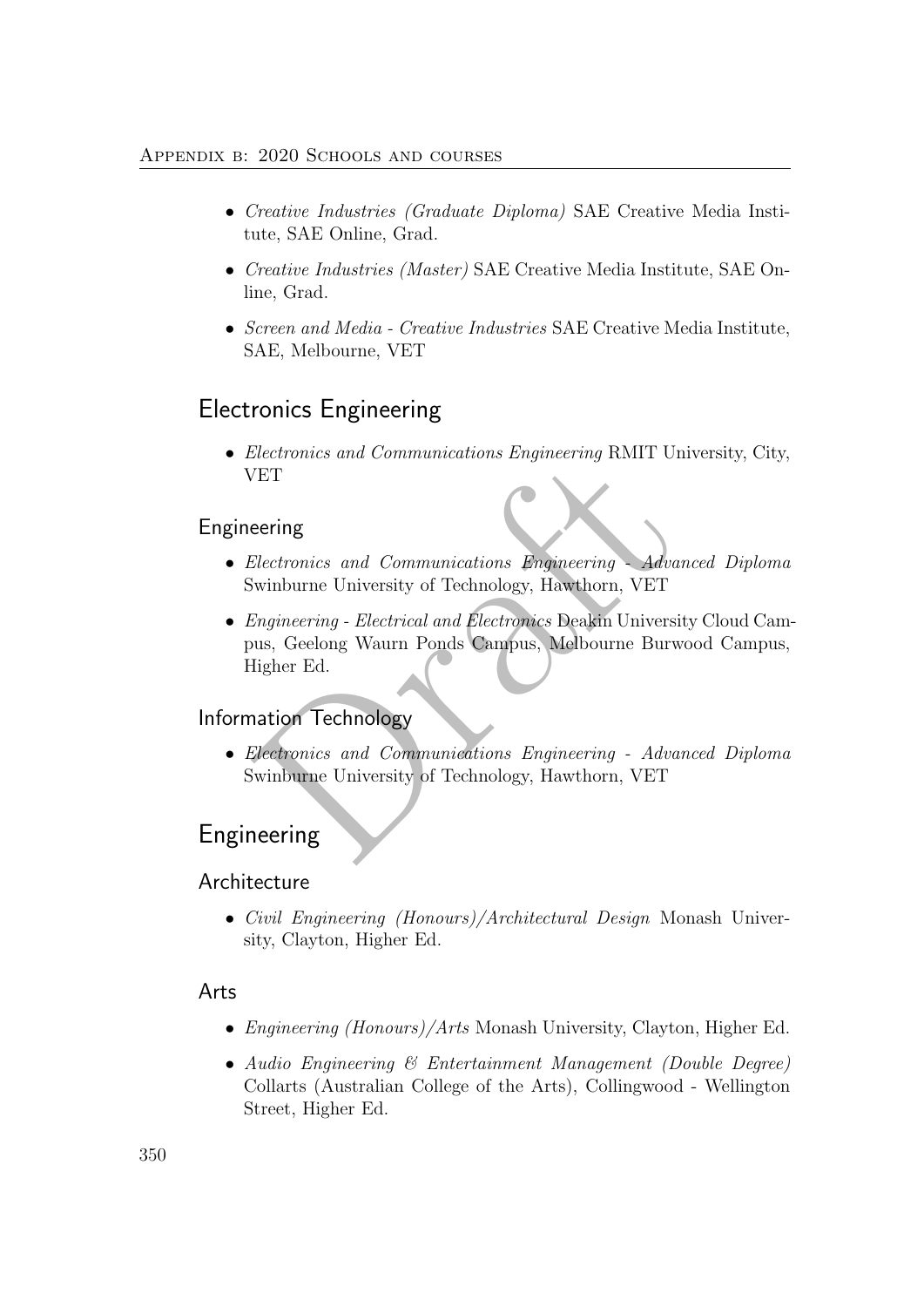- Audio Engineering (Diploma/Degree) Collarts (Australian College of the Arts), Collingwood - Wellington Street, Higher Ed.
- Audio Engineering and Sound Production JMC Academy, Brisbane, Melbourne, Sydney, Higher Ed.

### Biomedical Science

- *Engineering (Honours)/Biomedical Science* Monash University, Clayton, Higher Ed.
- Biomedicine/Engineering University Of Melbourne (The), Parkville, HE-Grad.

### Built Environment and Architecture

- Building Design Advanced Diploma Swinburne University of Technology, Croydon, Hawthorn, VET
- Building and Construction Diploma Swinburne University of Technology, Hawthorn, VET
- ment and Architecture<br>
Design Advanced Diploma Swinburne University of Tec<br>
roydon, Hawthorn, VET<br>
and Construction Diploma Swinburne University of Tec<br>
awthorn, VET<br>
ing (Honours) Swinburne University of Technology, H • Engineering (Honours) Swinburne University of Technology, Hawthorn, Higher Ed.
- Engineering (Honours)(Professional) Swinburne University of Technology, Hawthorn, Higher Ed.

### Computer Science

- *Engineering (Honours)/Computer Science* Monash University, Clayton, Higher Ed.
- Computer Systems Engineering RMIT University, City, VET

### Design

- Mechanical Engineering (Honours)/Industrial Design Monash University, Clayton, Higher Ed.
- Building Design Advanced Diploma Swinburne University of Technology, Croydon, Hawthorn, VET
- *Engineering (Honours)/Innovation and Design* Swinburne University of Technology, Hawthorn, Higher Ed.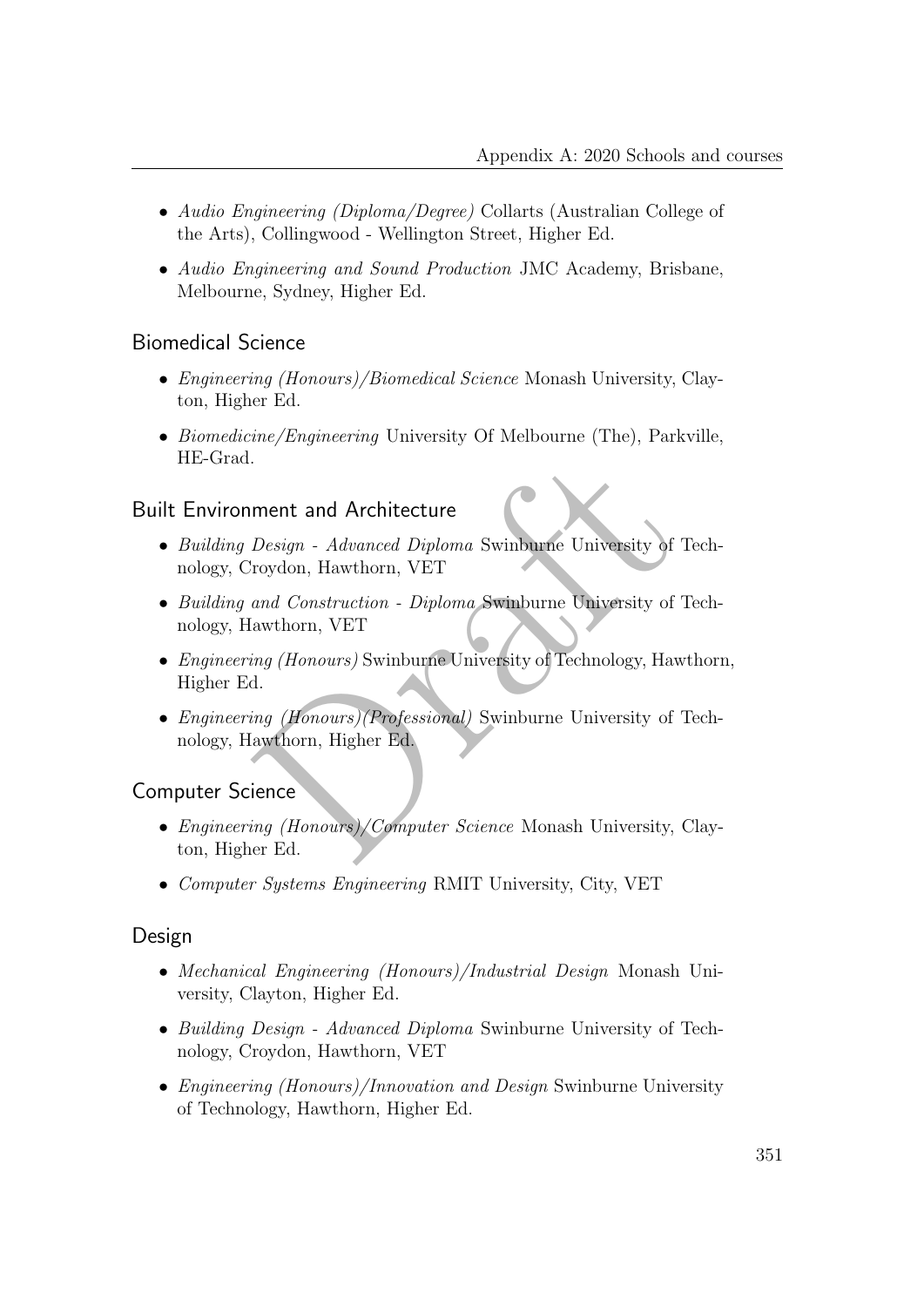#### Design & Creative Technologies

- Bachelor of Software Engineering (Artificial Intelligence) Torrens University Australia, Melbourne, Higher Ed.
- Bachelor of Software Engineering (Cloud Computing) Torrens University Australia, Melbourne, Higher Ed.
- Software Engineering (Game Programming) (Bachelor) Torrens University Australia Melbourne, Online, Higher Ed
- Design/Engineering University Of Melbourne (The), Parkville, HE-Grad.
- Electrical and Electronic Engineering (Honours) La Trobe University, Melbourne, Higher Ed
- Electrical and Electronic Engineering (Henours) La Trobe<br>Melbourne, Higher Ed<br>Electrical and Information Engineering (Honours) Federati<br>ity Australia Mount Helen (Ballarat) Higher Ed<br>Electronics and Communications Engineer • Electrical and Information Engineering (Honours) Federation University Australia Mount Helen (Ballarat) Higher Ed
- Electronics and Communications Engineering RMIT University, City, VET

#### Engineering

- Building Design Advanced Diploma Swinburne University of Technology, Croydon, Hawthorn, VET
- Electronics and Communications Engineering Advanced Diploma Swinburne University of Technology, Hawthorn, VET
- *Engineering (Honours)* Swinburne University of Technology, Hawthorn, Higher Ed.
- *Engineering (Honours)(Professional)* Swinburne University of Technology, Hawthorn, Higher Ed.
- Engineering (Honours)/Computer Science Swinburne University of Technology, Hawthorn, Higher Ed.
- Engineering (Honours)/Innovation and Design Swinburne University of Technology, Hawthorn, Higher Ed.
- *Engineering (Honours)/Science* Swinburne University of Technology, Hawthorn, Higher Ed.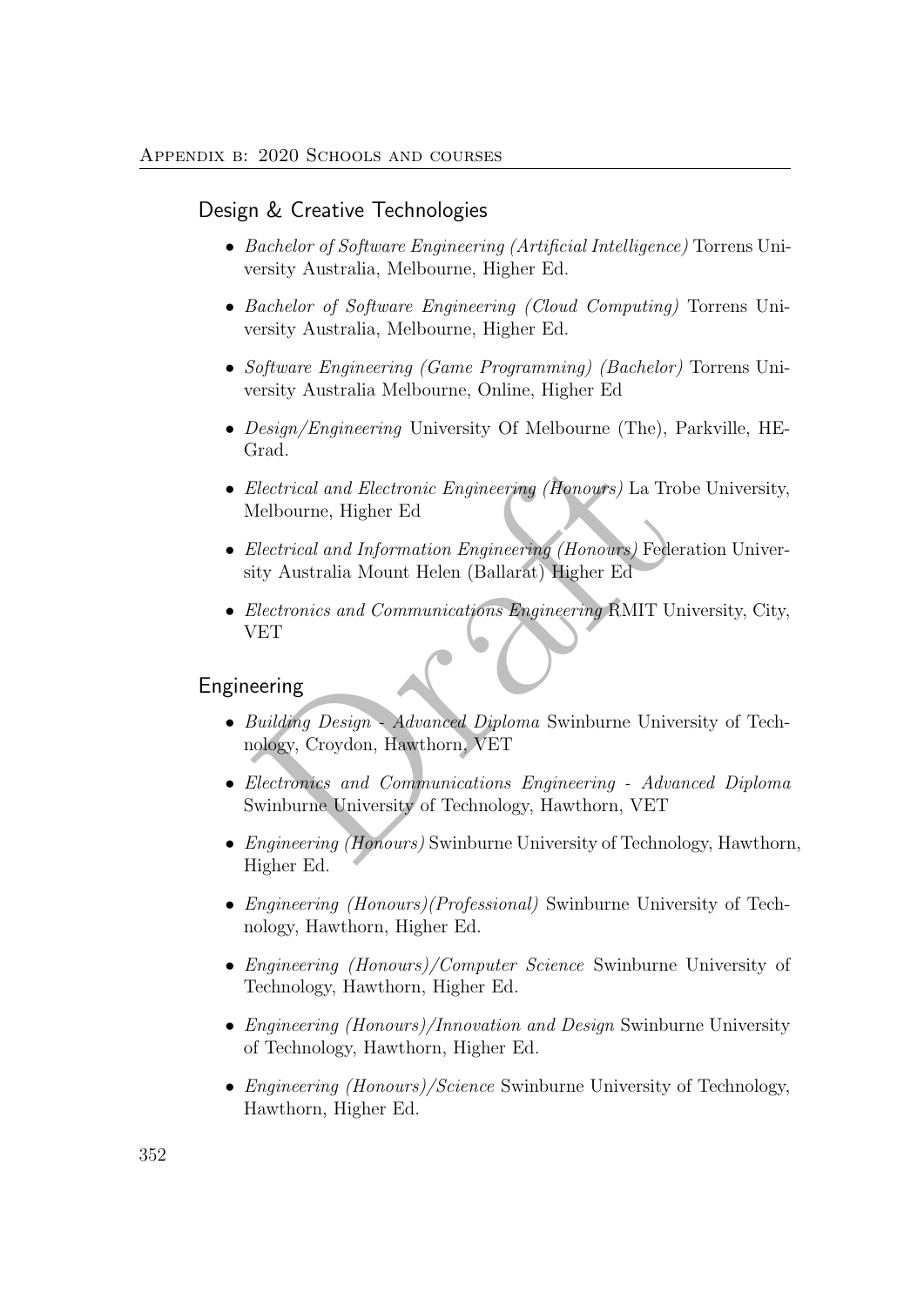- *Engineering (UniLink) Diploma* Swinburne University of Technology, Hawthorn, Higher Ed.
- Engineering (UniLink) Diploma / Engineering (Honours) Degree Swinburne University of Technology, Hawthorn, Higher Ed.
- *Engineering Associate Degree* Swinburne University of Technology, Hawthorn, Higher Ed.
- *Engineering Practice (Honours)* Swinburne University of Technology, Hawthorn, Higher Ed.
- Engineering Technology Electrical Advanced Diploma Swinburne University of Technology, Hawthorn, VET
- Engineering Technology Mechanical Advanced Diploma Swinburne University of Technology, Hawthorn, VET
- Aerospace Engineering (Honours) Monash University, Clayton, Higher Ed.
- my Technology Electrical Advanced Diploma Swinbury of Technology, Hawthorn, VET<br>ing Technology, Hawthorn, VET<br>ing Technology, Hawthorn, VET<br>E Engineering (Honours) Monash University, Clayton, High<br>gineering (Honours)/A • Civil Engineering (Honours)/Architectural Design Monash University, Clayton, Higher Ed
- Engineering (Honours) Monash University, Clayton, Higher Ed.
- Engineering (Honours) CQUniversity, Online, Higher Ed.
- Engineering (Honours) RMIT University, City, Higher Ed.
- Engineering (Honours) Masters Accelerated Pathway Monash University, Clayton, Higher Ed.
- Engineering (Honours)/Arts Monash University, Clayton, Higher Ed.
- *Engineering (Honours)/Biomedical Science* Monash University, Clayton, Higher Ed.
- *Engineering (Honours)/Computer Science* Monash University, Clayton, Higher Ed.
- Engineering (Honours)/Information Technology Monash University, Clayton, Higher Ed.
- *Engineering (Honours)/Science* Monash University, Clayton, Higher Ed.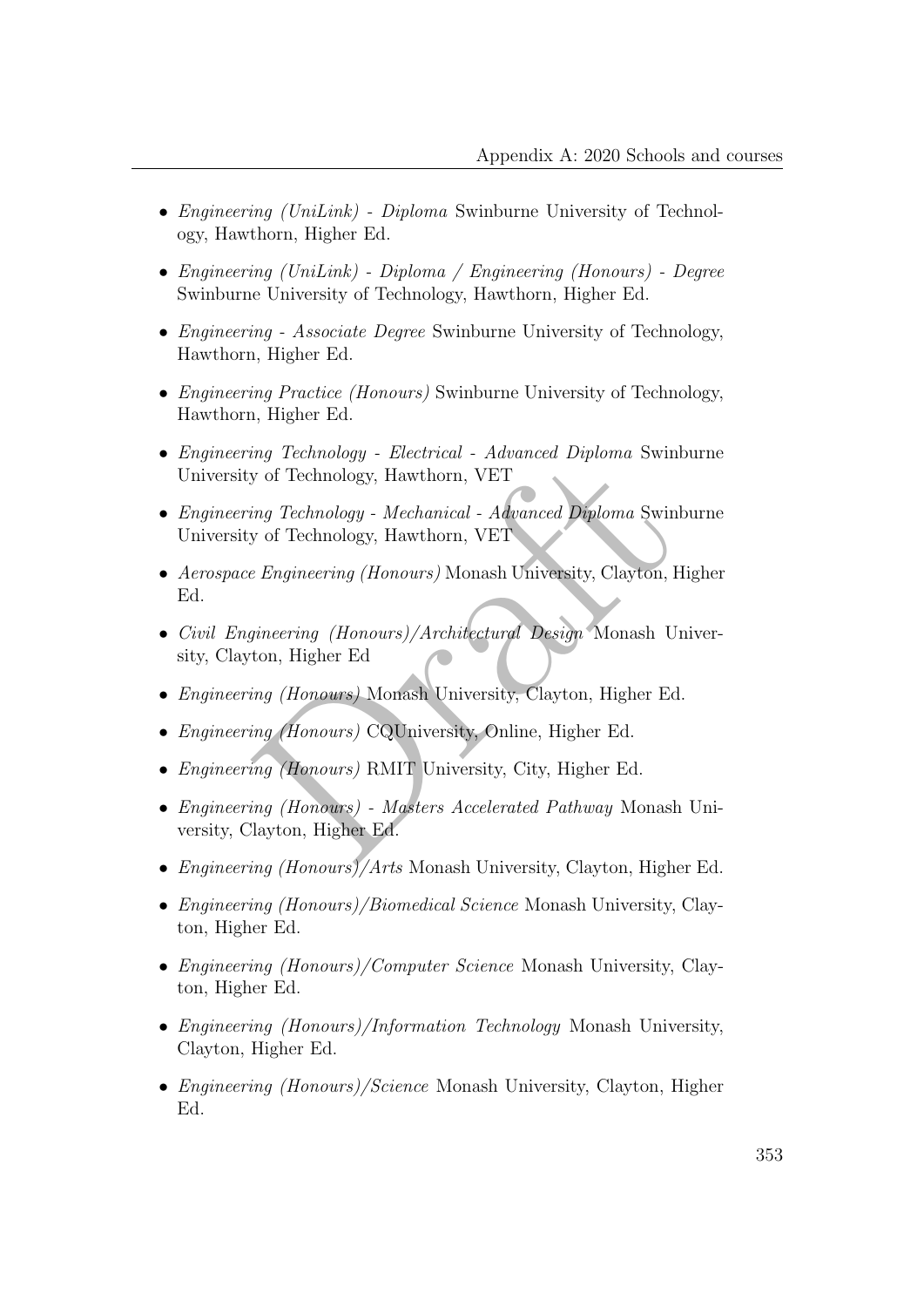#### Appendix b: 2020 Schools and courses

- Mechanical Engineering (Honours)/Industrial Design Monash University, Clayton, Higher Ed.
- Software Engineering (Honours) Monash University, Clayton, Higher Ed.
- Engineering Deakin College, Geelong, Waurn Ponds Campus, Higher Ed.
- Engineering La Trobe College Australia, Melbourne (Bundoora), Higher Ed.
- *Engineering* Monash College, Clayton, Higher Ed.
- Building Design (Degree) Victoria University, Footscray, Park, Higher Ed.
- Engineering (Diploma) Victoria University, City, Flinders, Higher Ed.
- Building Design (Degree) Victoria University, Footscray, Pa<br>
Engineering (Diploma) Victoria University, City, Flinders,<br>
Engineering Architectural Engineering (Honours) Victority, Footscray, Park, Higher Ed.<br>
Engineering • Engineering - Architectural Engineering (Honours) Victoria University, Footscray, Park, Higher Ed.
- Engineering Electrical and Electronic Engineering (Honours) Victoria University, Footscray, Park, Higher Ed.
- Engineering Mechanical Engineering (Honours) Victoria University, Footscray, Park, Higher Ed.
- Engineering (Associate Degree) CQUniversity, Online, Higher Ed.
- Engineering (Diploma) / Engineering Honours (Industrial) (Degree) La Trobe College Australia, Melbourne, (Bundoora), Higher Ed.
- Engineering (Honours) CQUniversity, Online, Higher Ed.
- *Engineering (Information Technology)* Monash College, Clayton, Higher Ed.
- Engineering Electrical and Electronics Deakin University, Cloud Campus, Geelong Waurn Ponds Campus, Melbourne Burwood Campus, Higher Ed.
- Engineering Software Deakin University, Cloud Campus, Melbourne Burwood Campus, Higher Ed.
- Engineering Honours (Industrial) La Trobe University, Bendigo, Melbourne, Higher Ed.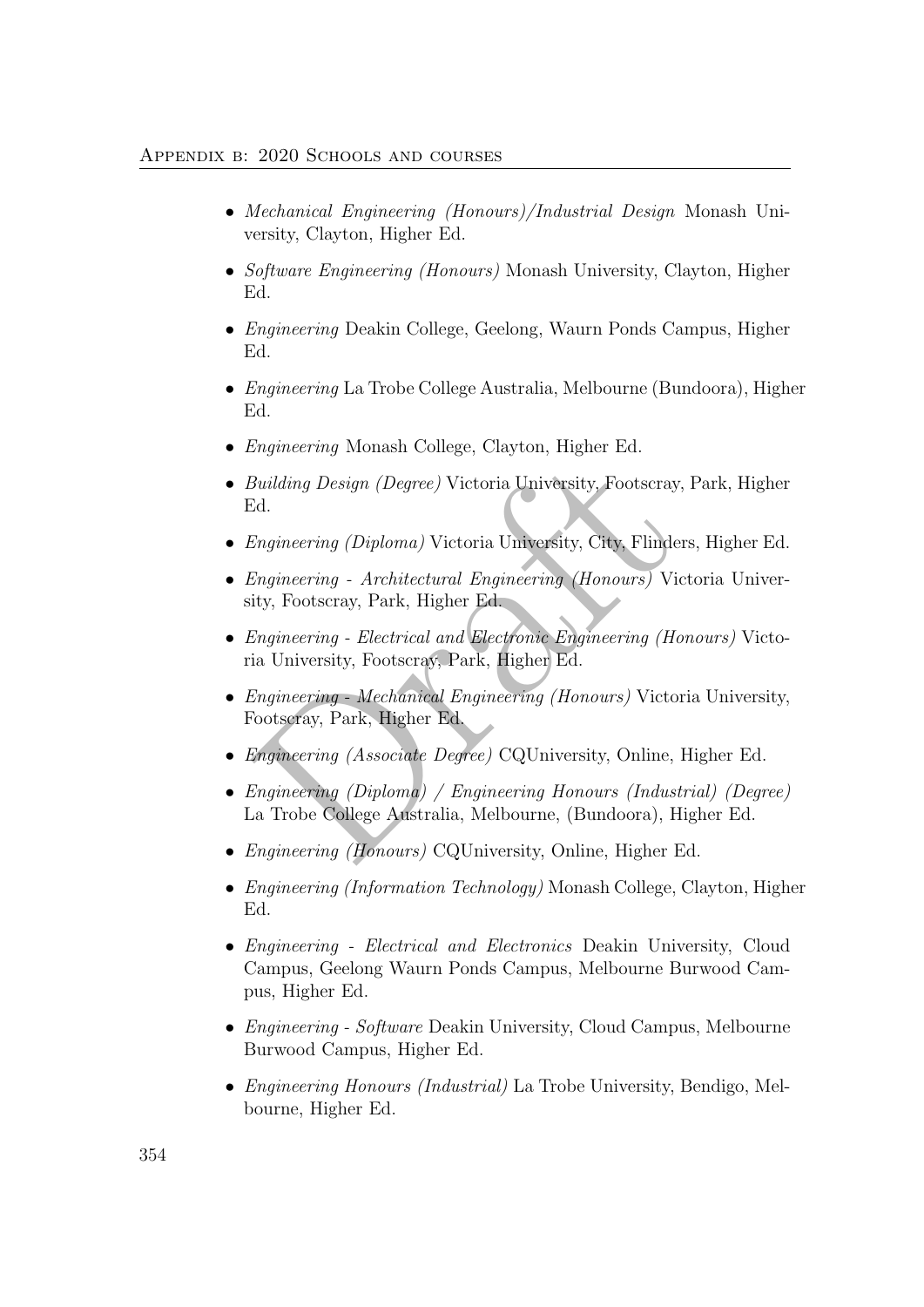- Engineering Studies (VET) Federation University Australia, SMB, VET
- Engineering Technology (Associate Degree) RMIT University, City, Higher Ed.
- Engineering Technology (Telecommunications) (Degree) Melbourne Institute of Technology, Melbourne, Higher Ed.
- Engineering Technology, Mechanical and Manufacturing Chisholm Institute, Dandenong, Higher Ed.
- Engineering Technology-Electrical (Advanced Diploma) RMIT University, City, VET
- ing Technology-Electrical (Advanced Diploma) RMIT U:<br>
ity, VET<br>
ing-Advanced Manufacturing and Mechatronics (Honours)<br>
y, City / Bundoora, Higher Ed.<br>
ing-Advanced Manufacturing and Mechatronics (Honours),<br>
RMIT University • Engineering-Advanced Manufacturing and Mechatronics (Honours) RMIT University, City / Bundoora, Higher Ed.
- Engineering-Advanced Manufacturing and Mechatronics (Honours)/International Business RMIT University City / Bundoora, Higher Ed.
- Engineering-Biomedical (Honours) RMIT University, City / Bundoora, Higher Ed.
- Engineering-Computer and Network (Honours) RMIT University, City, Higher Ed.
- Engineering-Computer and Network (Honours)/Business Management RMIT University, City, Higher Ed.
- Engineering-Computer and Network (Honours)/Computer Science RMIT University, City, Higher Ed.
- Engineering-Electrical (Honours) RMIT University, City, Higher Ed.
- Engineering-Electrical (Honours)/Business Management RMIT University, City, Higher Ed.
- Engineering Electrical and Electronics Deakin University, Cloud Campus, Geelong, Waurn Ponds Campus, Melbourne, Burwood Campus, Higher Ed.
- Engineering-Electrical and Electronic (Honours) RMIT University, City, Higher Ed.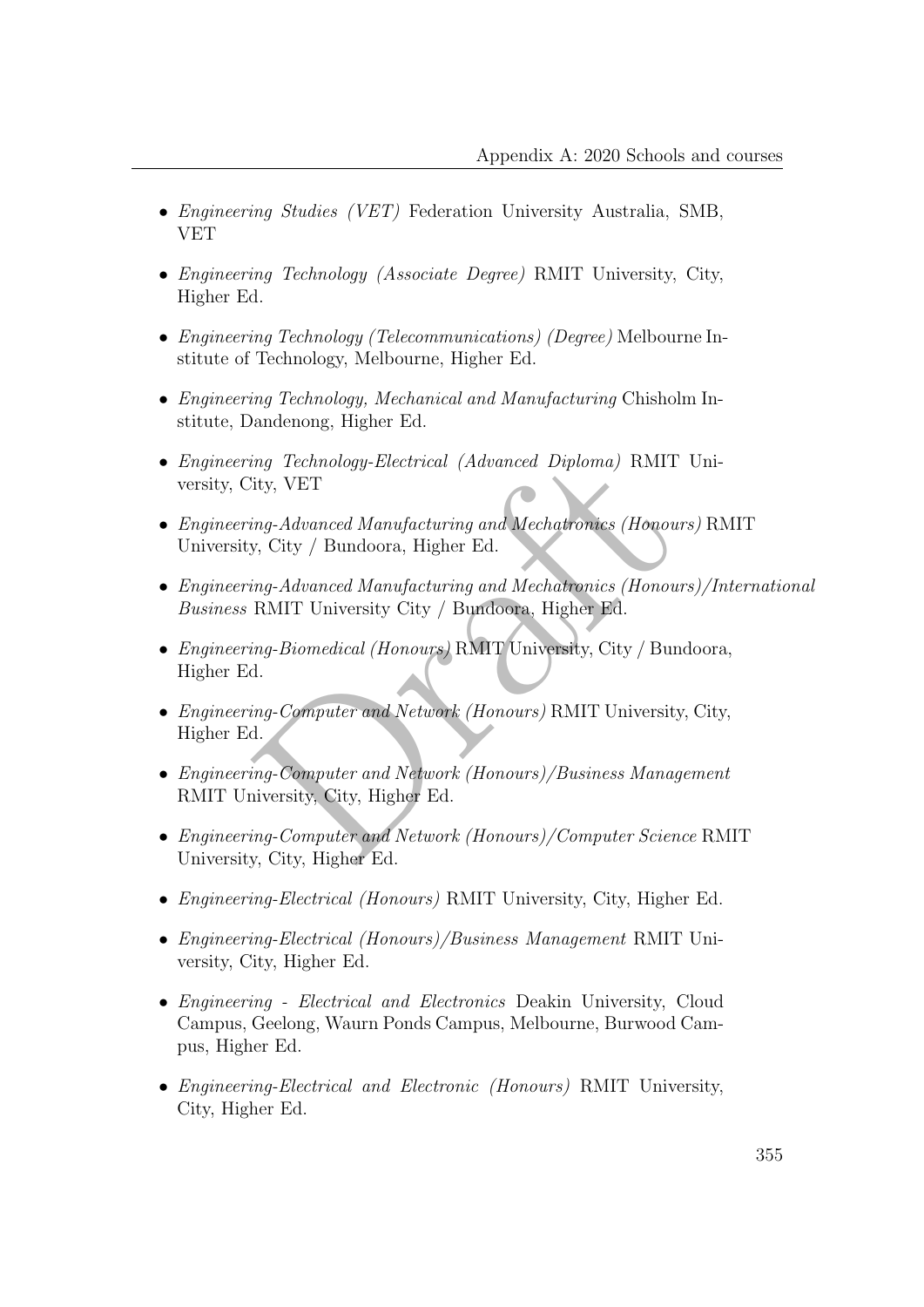#### Appendix b: 2020 Schools and courses

- Engineering-Electrical and Electronic (Honours)/Business Management RMIT University, City, Higher Ed.
- Engineering-Electrical and Electronic (Honours)/Entrepreneurship RMIT University, City, Higher Ed.
- Engineering-Electrical and Electronic (Honours)/International Business RMIT University, City, Higher Ed.
- Engineering-Mechanical (Honours) RMIT University, City / Bundoora, Higher Ed.
- Engineering-Mechanical (Honours)/Biotechnology RMIT University, City / Bundoora, Higher Ed.
- Engineering-Mechanical (Honours)/Biotechnology RMIT<br>
Dity / Bundoora, Higher Ed.<br>
Engineering-Mechanical (Honours)/Industrial Design (Hor<br>
Diversity, City / Bundoora, Higher Ed.<br>
Engineering Software Deakin University, C • Engineering-Mechanical (Honours)/Industrial Design (Honours) RMIT University, City / Bundoora, Higher Ed.
- Engineering Software Deakin University, Cloud Campus, Melbourne, Burwood Campus, Higher Ed.
- *Engineering-Technical (VET)* Federation University Australia, SMB, VET
- Engineering-Telecommunications (Honours) RMIT University, City, Higher Ed.
- Engineering-Telecommunications (Honours)/Computer Science RMIT University, City, Higher Ed.
- *Engineering-Computer and Network (Honours)* RMIT University, City, Higher Ed.
- Engineering-Computer and Network (Honours)/Business Management RMIT University, City, Higher Ed.
- Engineering-Computer and Network (Honours)/Computer Science RMIT University, City, Higher Ed.
- Engineering Technology (Telecommunications) (Degree) Melbourne Institute of Technology, Melbourne, Higher Ed.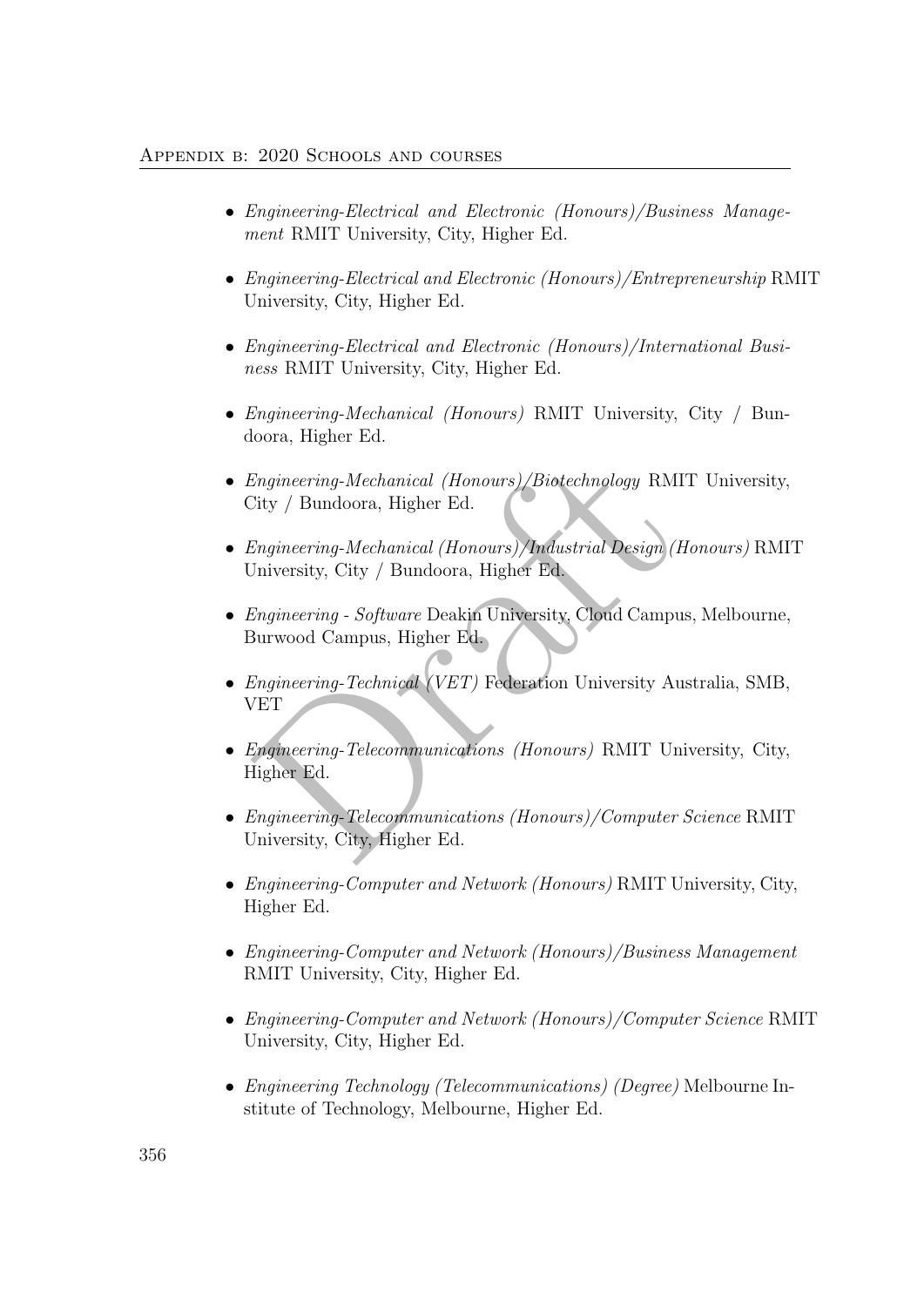### Information Technology

- Computer Systems Technology Certificate IV/Advanced Diploma Swinburne University of Technology, Hawthorn, VET
- Electronics and Communications Engineering Advanced Diploma Swinburne University of Technology, Hawthorn, VET
- Engineering (Honours)/Computer Science Swinburne University of Technology, Hawthorn, Higher Ed.
- Engineering (Honours)/Information Technology Monash University, Clayton, Higher Ed.

### **Science**

- ing *(Honours)/Science* Monash University, Clayton, Higher Ed.<br>
ing *(Honours)/Science* Swinburne University of Technolog<br>
1, Higher Ed.<br>
Engineering University Of Melbourne (The), Parkville, H<br>
Engineering RMIT University • Engineering (Honours)/Science Monash University, Clayton, Higher Ed.
- *Engineering (Honours)/Science* Swinburne University of Technology, Hawthorn, Higher Ed.
- Science/Engineering University Of Melbourne (The), Parkville, HE-Grad.
- Software Engineering RMIT University, City, Higher Ed.
- Physics/Engineering-Telecommunications (Honours) RMIT University City Higher Ed Apply through VTAC
- Science/Engineering University Of Melbourne (The) Parkville HE-Grad Apply through VTAC

### Software Engineering

- Software Engineering RMIT University, City, Higher Ed.
- Software Engineering (Artificial Intelligence) (Master) Torrens University Australia, Melbourne, HE-Grad.
- Software Engineering (Cloud Computing) (Master) Torrens University Australia, Melbourne. HE-Grad.
- Software Engineering (Diploma) Torrens University Australia, Melbourne, Online, Higher Ed.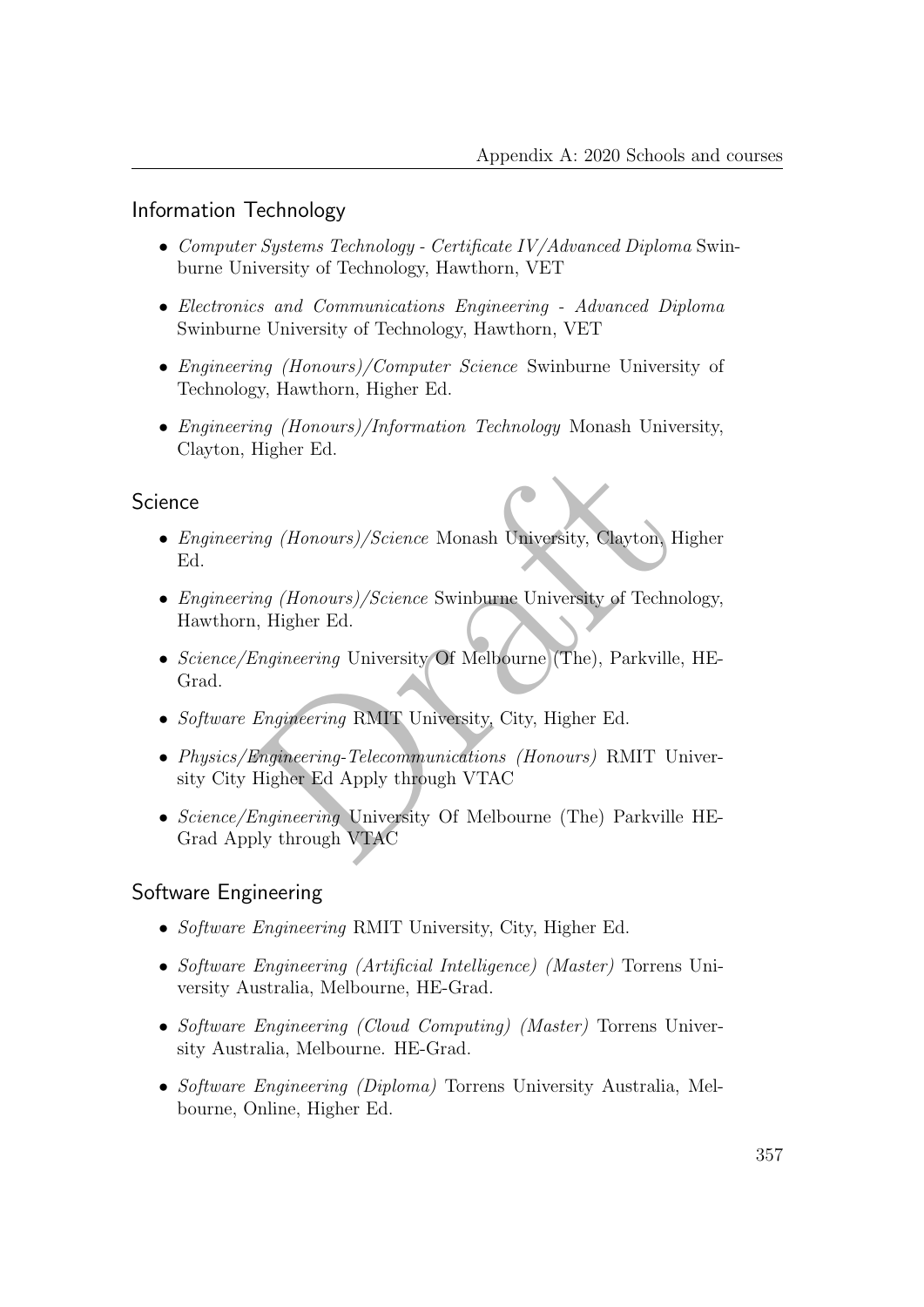## Film

### 3D Animation & VFX for Film

- Screen and Media *(Animation)(Advanced Diploma)* Academy of Interactive Entertainment, Adelaide Campus, Canberra Campus, Melbourne Campus, Online Campus, Sydney Campus, VET
- Screen and Media (Diploma) Academy of Interactive Entertainment, Adelaide Campus, Canberra Campus, Melbourne Campus, Online Campus, Sydney Campus, VET

#### Film

- Film (Associate Degree) Post Production/Production SA<br>
Media Institute, SAE Melbourne, Higher Ed.<br>
Film (Backelor) Post Production/Production SAE Crea<br>
Film (Diploma) SAE Creative Media Institute, SAE Melbourne, Higher • Film (Associate Degree) - Post Production/Production SAE Creative Media Institute, SAE Melbourne, Higher Ed.
- Film (Bachelor) Post Production/Production SAE Creative Media Institute, SAE Melbourne, Higher Ed.
- Film (Diploma) SAE Creative Media Institute, SAE Melbourne, Higher Ed.

#### Film and Television

- Animation Swinburne University of Technology, Hawthorn, Higher Ed.
- Animation Diploma/Advanced Diploma Swinburne University of Technology, Hawthorn, VET
- Film and Television (Honours) Swinburne University of Technology, Hawthorn, Higher Ed
- Film and Television Diploma/Advanced Diploma Swinburne University of Technology, Hawthorn, VET
- Screen Production Swinburne University of Technology, Hawthorn, Higher Ed.
- Screen and Media Certificate IV Swinburne University of Technology, Hawthorn, VET
- Sports Media Diploma Swinburne University of Technology Hawthorn VET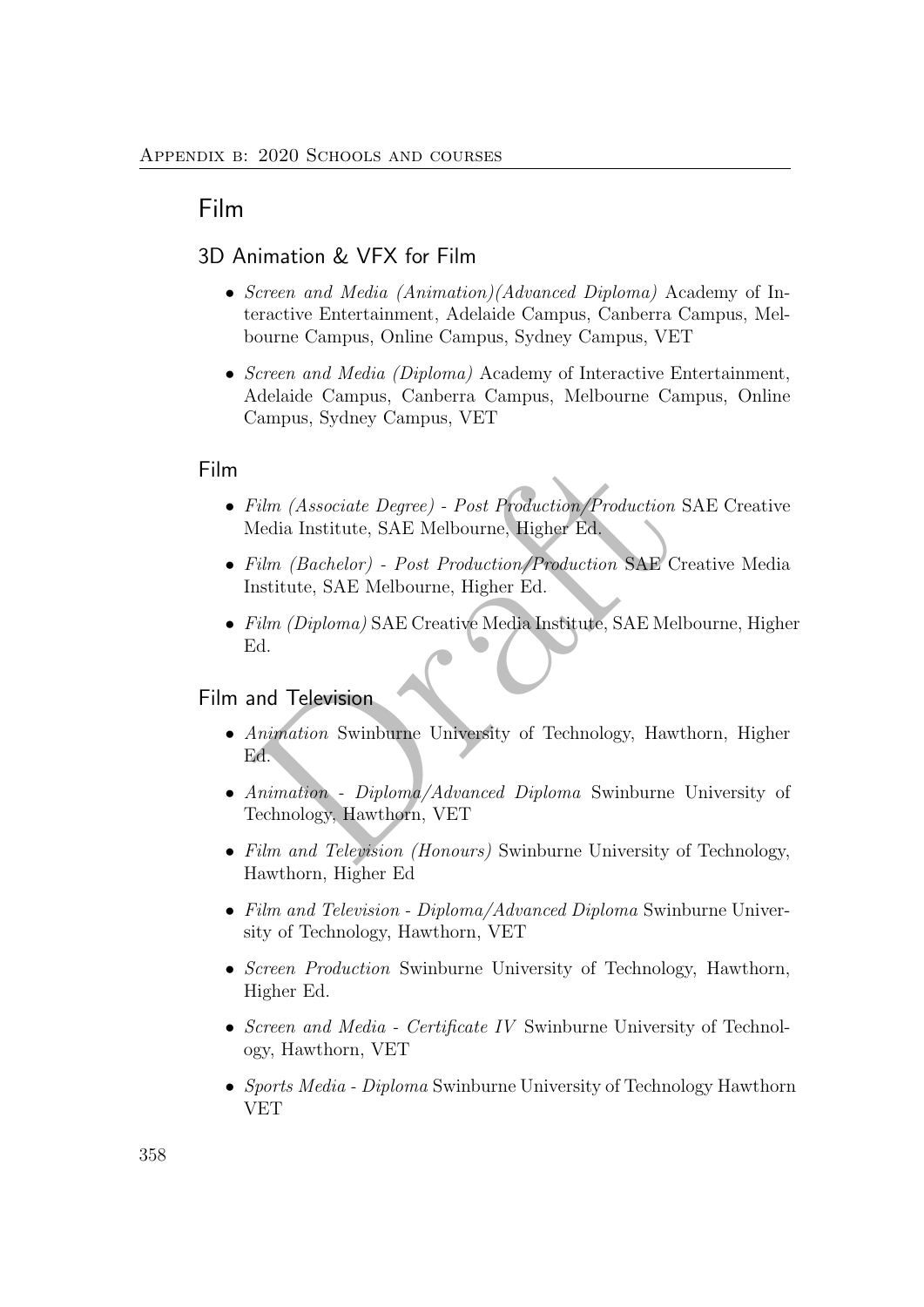- Film and Television Production Footscray City Films / Footscray City College, Footscray City Films, VET
- Film and Television Production JMC Academy, Brisbane, Melbourne, Sydney, Higher Ed.
- Film, Television and Animation Deakin College Melbourne, Burwood Campus, Higher Ed.
- Film, Television and Animation Deakin University Melbourne, Burwood Campus, Higher Ed.
- Filmmaking & Photography LCI Melbourne, Melbourne, Higher Ed.
- Fine Arts (Film and Television) University Of Melbourne (The), Southbank, Higher Ed.

### Games and Animation

- Animation Swinburne University of Technology, Hawthorn, Higher Ed.
- *ing & Photography* LCI Melbourne, Melbourne, Higher Exercise (Film and Television) University Of Melbourne (The), Souther Ed.<br> **Arithmetical Contains and Television**) University Of Melbourne (The), Souther Ed.<br> **Arithmet** • Animation - Diploma/Advanced Diploma Swinburne University of Technology, Hawthorn, VET
- Screen Production Swinburne University of Technology, Hawthorn, Higher Ed.
- Screen and Media Certificate IV Swinburne University of Technology, Hawthorn, VET
- Interactive Media with a focus on Film & Video (Degree) Academy of Information Technology, Academy of Information Technology, Higher Ed.
- Screen and Media (Film and Television Production) RMIT University, City, VET
- Screen and Media (Short Film) Holmesglen, Waverley, VET

### Media and Communication

• Sports Media - Diploma Swinburne University of Technology, Hawthorn, VET.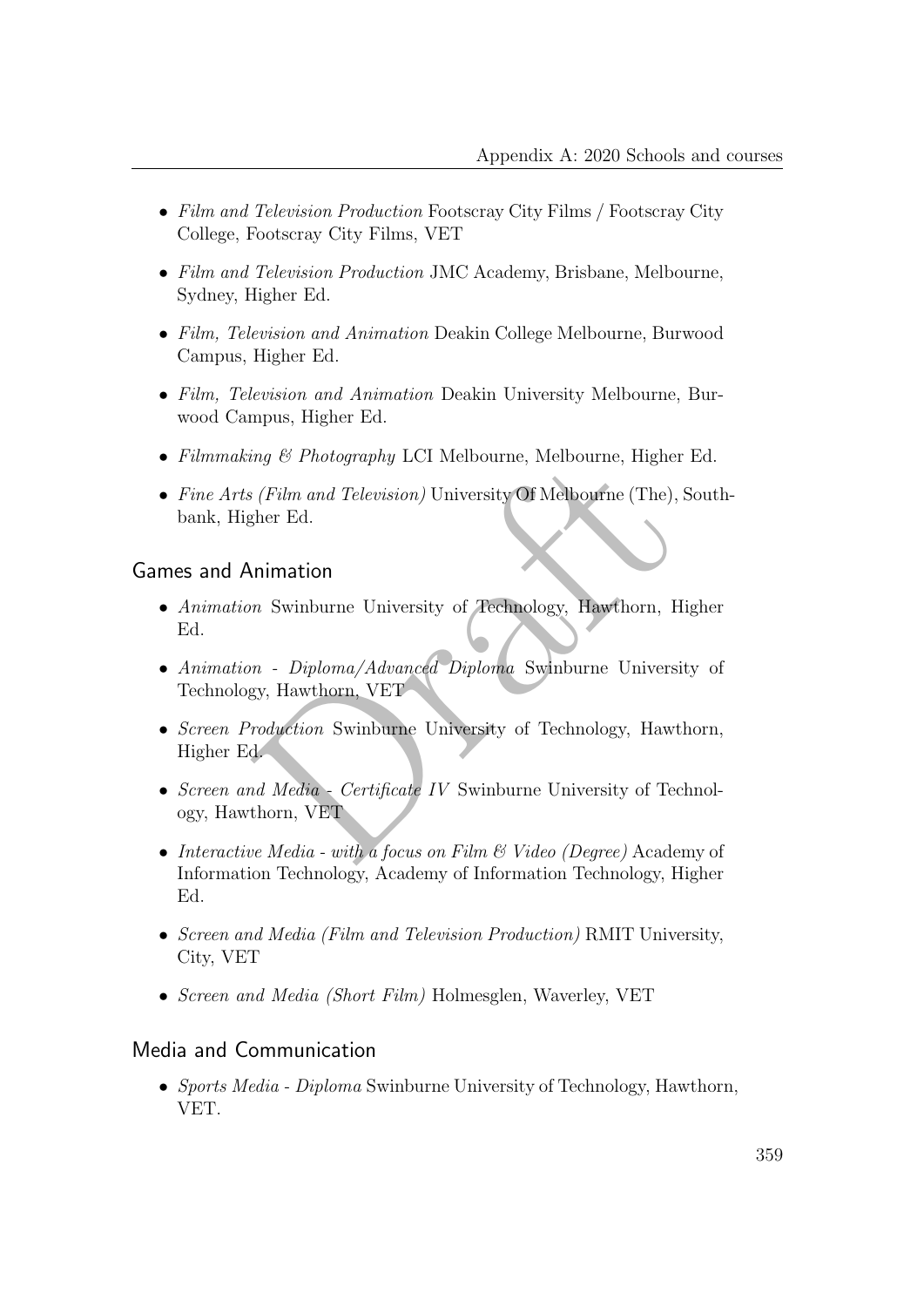#### Appendix b: 2020 Schools and courses

• Screen and Media (Film and Television Production) RMIT University, City, VET.

## Film Production

### Film

- Film (Associate Degree) Post Production/Production SAE Creative Media Institute, SAE Melbourne, Higher Ed.
- Film (Bachelor) Post Production/Production SAE Creative Media Institute, SAE Melbourne, Higher Ed.

### Film and Television

- Screen Production Swinburne University of Technology, Hawthorn, Higher Ed.
- Film and Television Production Footscray City Films / Footscray City College, Footscray City Films, VET
- nstitute, SAE Melbourne, Higher Ed.<br>
and Television<br>
Screen Production Swinburne University of Technology,<br>
Higher Ed.<br>
Film and Television Production Footscray City Films / Footscray City Films, VET<br>
Film and Television P • Film and Television Production JMC Academy, Brisbane, Melbourne, Sydney, Higher Ed.

## Games and Animation

- Screen Production Swinburne University of Technology, Hawthorn, Higher Ed.
- Screen and Media (Film and Television Production) RMIT University, City, VET.

## Journalism

- *Entertainment Journalism* Collarts (Australian College of the Arts), Melbourne CBD, Higher Ed.
- Journalism Deakin University Cloud Campus, Geelong Waurn Ponds Campus, Melbourne Burwood Campus, Higher Ed.
- *Journalism* RMIT University, City Higher Ed.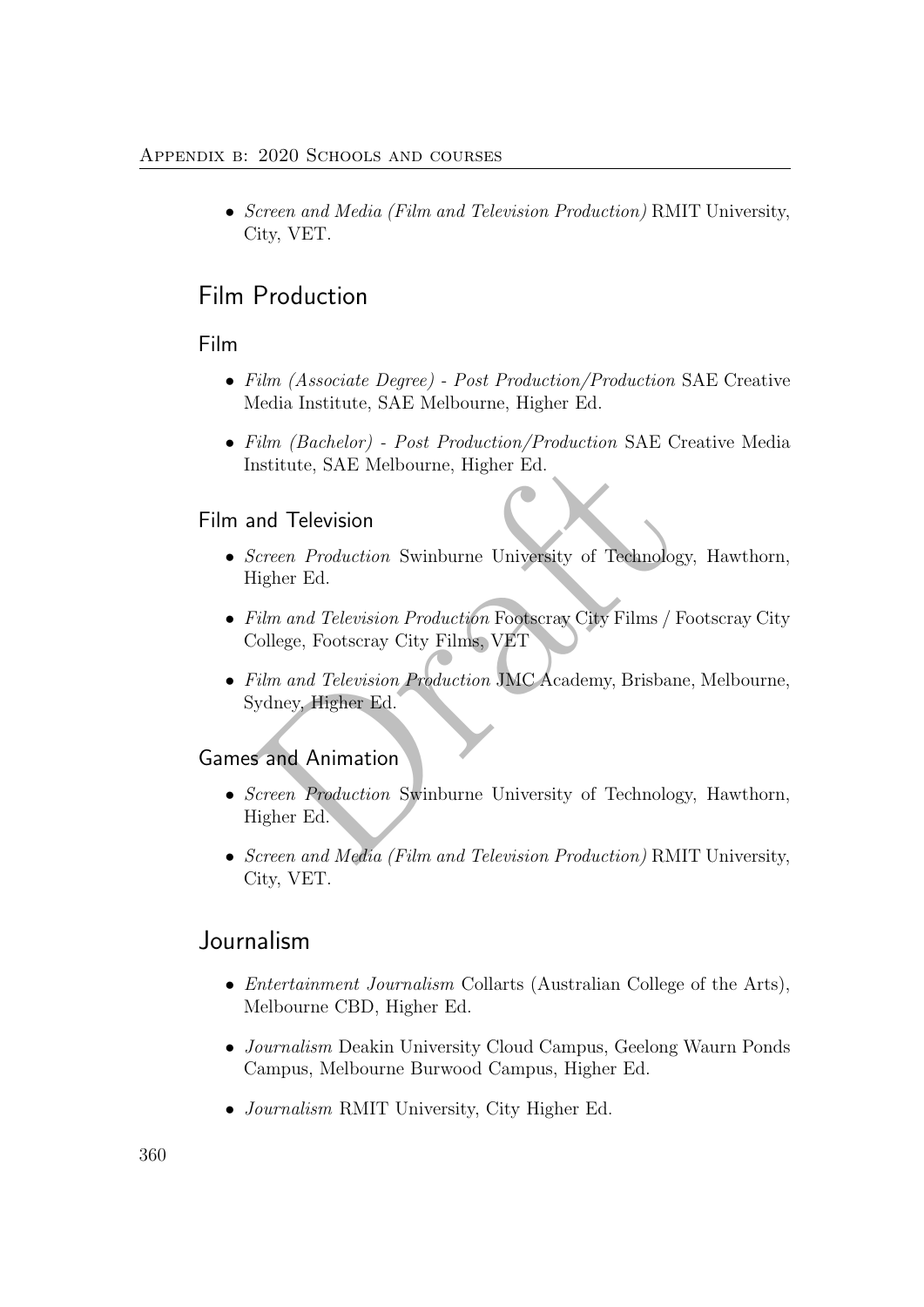- *Journalism (Degree)* Macleay College, City, Higher Ed.
- *Journalism (Diploma)* Macleay College, City, Higher Ed.
- *Media and Communication (Journalism)* La Trobe University, Melbourne, Higher Ed.
- Media and Communication (Sport Journalism) La Trobe University, Melbourne, Higher Ed.
- Media and Communications (Diploma) / Media and Communication (Degree) La Trobe College Australia, Melbourne (Bundoora), Higher Ed.
- nd Communications (Diploma) Media and Communications<br>
(Degree) La Trobe College Australia, Melbourne (Building Ed.<br>
(Degree) Commercial/Art/Photojournalism) (Degree) Photogrees<br>
(Degree) College (Melbourne), Melbourne, Hig • Media and Communications (Diploma) Media and Communication (Journalism) (Degree) La Trobe College Australia, Melbourne (Bundoora), Higher Ed.
- Photography (Commercial/Art/Photojournalism) (Degree) Photography Studies College (Melbourne), Melbourne, Higher Ed.

## Media Production

### Audio/Music/Sound Production

- Audio (Associate Degree) Post Production/Studio Production SAE Creative Media Institute, SAE Melbourne, Higher Ed.
- Audio (Bachelor) Post Production/Studio Production SAE Creative Media Institute, SAE Melbourne, Higher Ed.
- Audio Production (Diploma) SAE Creative Media Institute, SAE Melbourne, Higher Ed.
- Music Production (Diploma) SAE Creative Media Institute, SAE Melbourne, Higher Ed.

#### Film

- Film (Associate Degree) Post Production/Production SAE Creative Media Institute, SAE Melbourne, Higher Ed.
- Film (Bachelor) Post Production/Production SAE Creative Media Institute, SAE Melbourne, Higher Ed.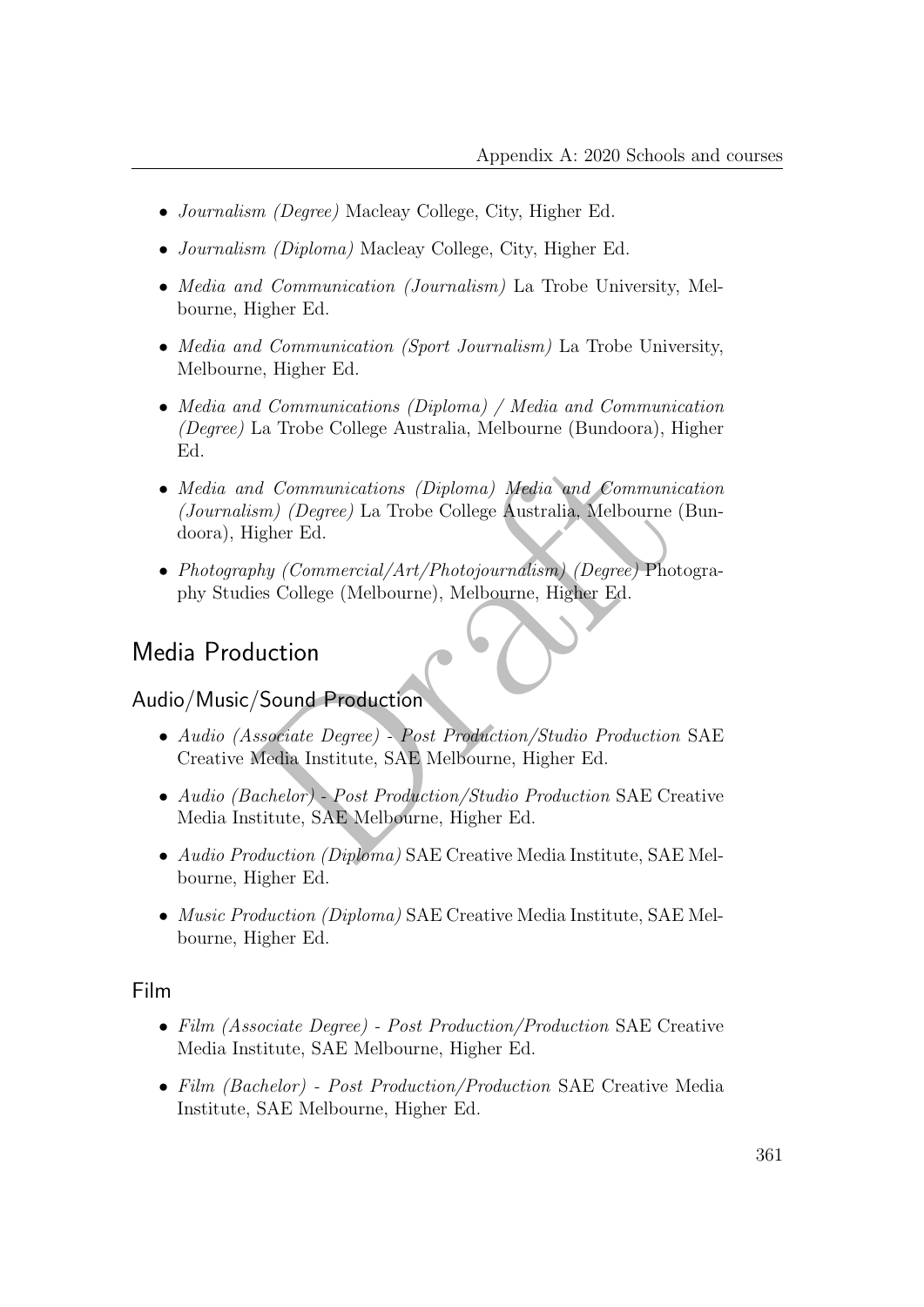• Film and Television Production Footscray City Films / Footscray City College, Footscray City Films, VET

### Game Art and Animation

• Game Art Foundations (Certificate III) Academy of Interactive Entertainment, Melbourne Campus, VET

### Game Design and Production

- Game Design and Production (Diploma) Academy of Interactive Entertainment, Adelaide Campus, Canberra Campus, Melbourne Campus, Online Campus, Sydney Campus, VET
- ertainment, Adelaide Campus, Canberra Campus, Melbo<br>
Jous, Online Campus, Sydney Campus, VET<br>
Screen and Media (Film and Television Production) RMIT<br>
Screen and Media (Television Production) RMIT University<br>
VET<br>
C<br>
Arts/M • Screen and Media (Film and Television Production) RMIT University, City, VET
- Screen and Media (Television Production) RMIT University, City, VET

## Music

Arts

- Arts/Music Monash University, Clayton, Higher Ed.
- *Music* Victoria University, Footscray, Park, Higher Ed.
- Performance Victoria University, Footscray, Nicholson, VET
- *Audio Production* Melbourne Polytechnic, Fairfield, Prahran, VET

## Audio/Music/Sound Production

- Audio (Associate Degree) Post Production/Studio Production SAE Creative Media Institute, SAE Melbourne, Higher Ed.
- Audio (Bachelor) Post Production/Studio Production SAE Creative Media Institute, SAE Melbourne, Higher Ed.
- Audio Production (Diploma) SAE Creative Media Institute, SAE Melbourne, Higher Ed.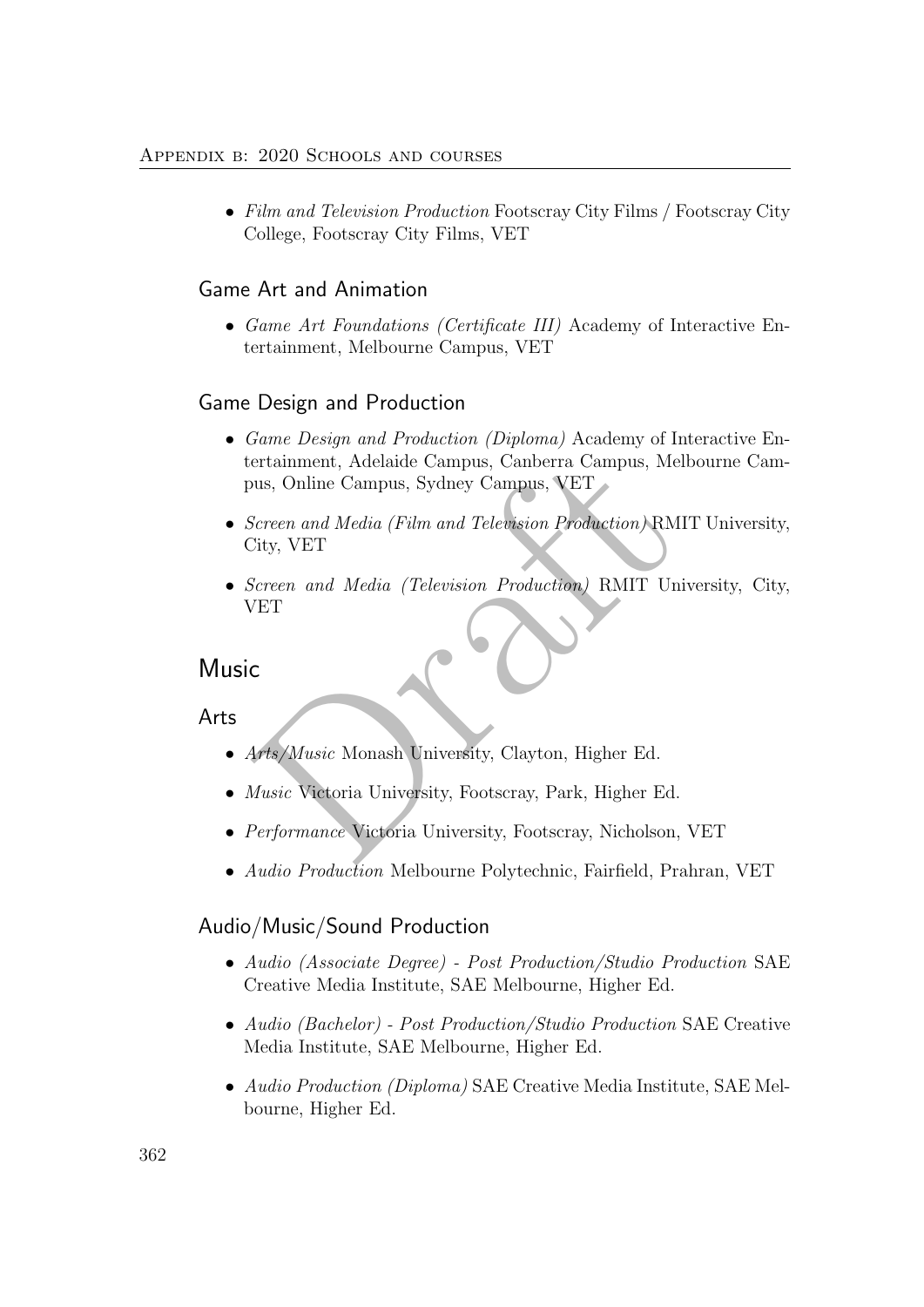• Music Production (Diploma) SAE Creative Media Institute, SAE Melbourne, Higher Ed.

### Commerce

• Commerce/Music Monash University, Clayton, Higher Ed.

### Creative Arts

• Sound Production Victoria University, Footscray, Nicholson, VET

### Education

- Primary Education (Honours)/Music Monash University, Clayton, Higher Ed.
- Education (Honours)/Music Monash University, Clayton<br>
1.<br>
y Education (Honours)/Music Monash University, Clayton<br>
d.<br>
d Teaching<br>
n (P-12) Victoria University, Footscray, Park, Higher Ed.<br>
n Studies (Diploma) Victoria Univ • Secondary Education (Honours)/Music Monash University, Clayton, Higher Ed.

### Education and Teaching

- Education (P-12) Victoria University, Footscray, Park, Higher Ed.
- *Education Studies (Diploma)* Victoria University, Footscray, Nicholson, Werribee, Higher Ed.
- Fine Arts (Music Theatre) University Of Melbourne (The), Southbank, Higher Ed.

### Laws

- Laws (Honours)/Music Monash University, Clayton, Higher Ed.
- *Music* Australian Guild of Music Education, Kooyong, VET
- Music University Of Melbourne (The), Parkville, Higher Ed.

#### Music

- Arts/Music Monash University, Clayton, Higher Ed.
- *Commerce/Music* Monash University, Clayton, Higher Ed.
- Laws *(Honours)/Music* Monash University, Clayton, Higher Ed.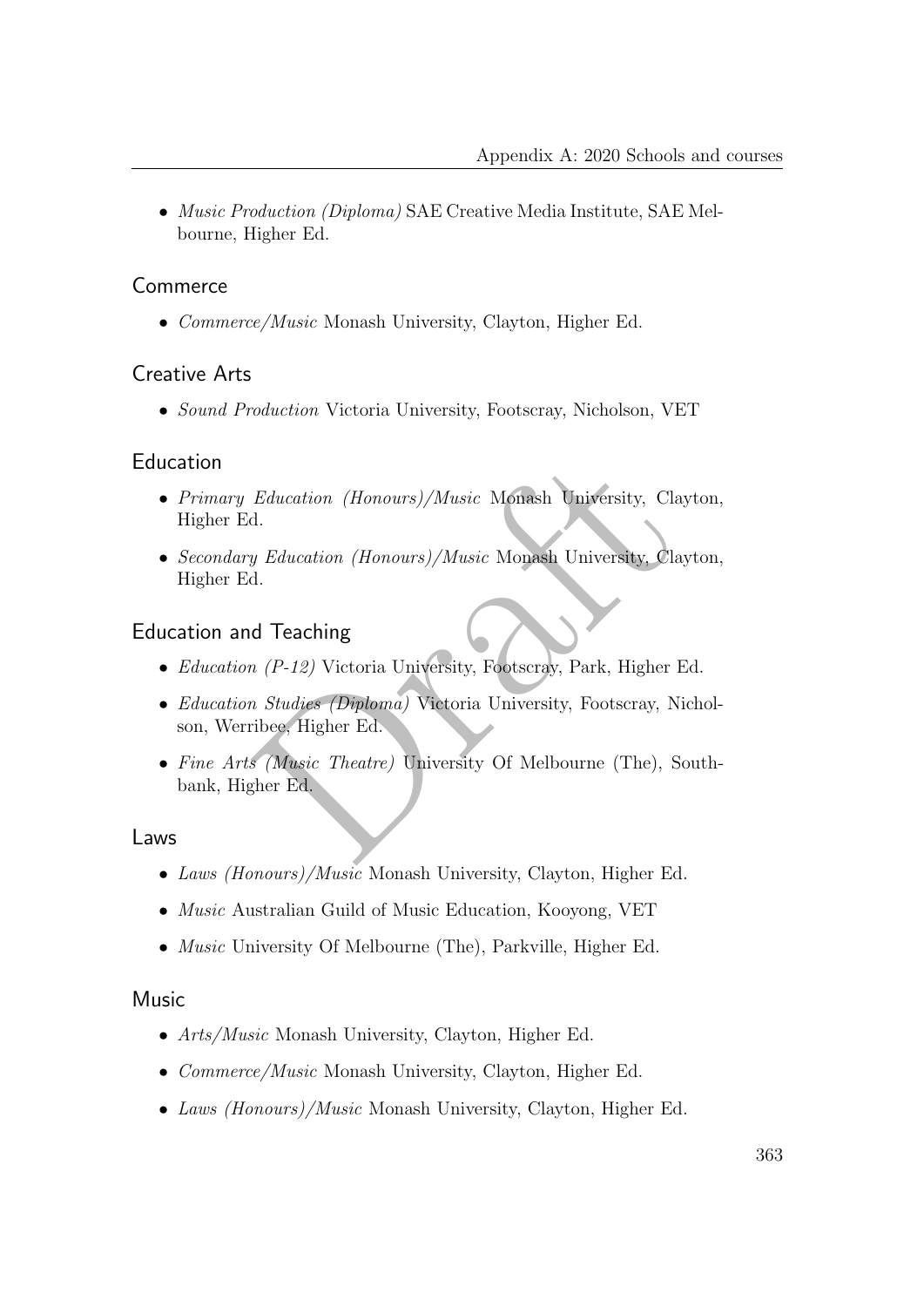- *Music* Monash University, Clayton, Higher Ed.
- Primary Education (Honours)/Music Monash University, Clayton, Higher Ed.
- *Science/Music* Monash University, Clayton, Higher Ed.
- Secondary Education (Honours)/Music Monash University, Clayton, Higher Ed.
- Education (P-12) Victoria University, Footscray, Park, Higher Ed.
- *Education Studies (Diploma)* Victoria University, Footscray, Nicholson, Werribee, Higher Ed.
- on, Werribee, Higher Ed.<br>Education Studies (Diploma) Victoria University, Footser<br>On, Werribee, Higher Ed.<br>Fine Arts (Music Theatre) University Of Melbourne (Theank, Higher Ed.<br>Laws (Honours)/Music Monash University, Clayt • Education Studies (Diploma) Victoria University, Footscray, Nicholson, Werribee, Higher Ed.
- Fine Arts (Music Theatre) University Of Melbourne (The), Southbank, Higher Ed.
- Laws (Honours)/Music Monash University, Clayton, Higher Ed.
- *Music* Victoria University, Footscray, Park, Higher Ed.
- Performance Victoria University, Footscray, Nicholson, VET
- Sound Production Victoria University, Footscray, Nicholson, VET
- Music University Of Melbourne (The), Southbank, Higher Ed.
- Music (Chancellor's Scholars) University Of Melbourne (The), Parkville, Higher Ed.
- *Music (Degree)* Melbourne Polytechnic, Fairfield, Higher Ed.
- *Music (Songwriting)* JMC Academy, Brisbane, Melbourne, Sydney, Higher Ed.
- *Music Audio Production (Degree)* Box Hill Institute, Box Hill, Higher Ed.
- Music Business (Degree) Box Hill Institute, Box Hill, Higher Ed.
- *Music Education (P-12)* Victoria University Footscray Park Higher Ed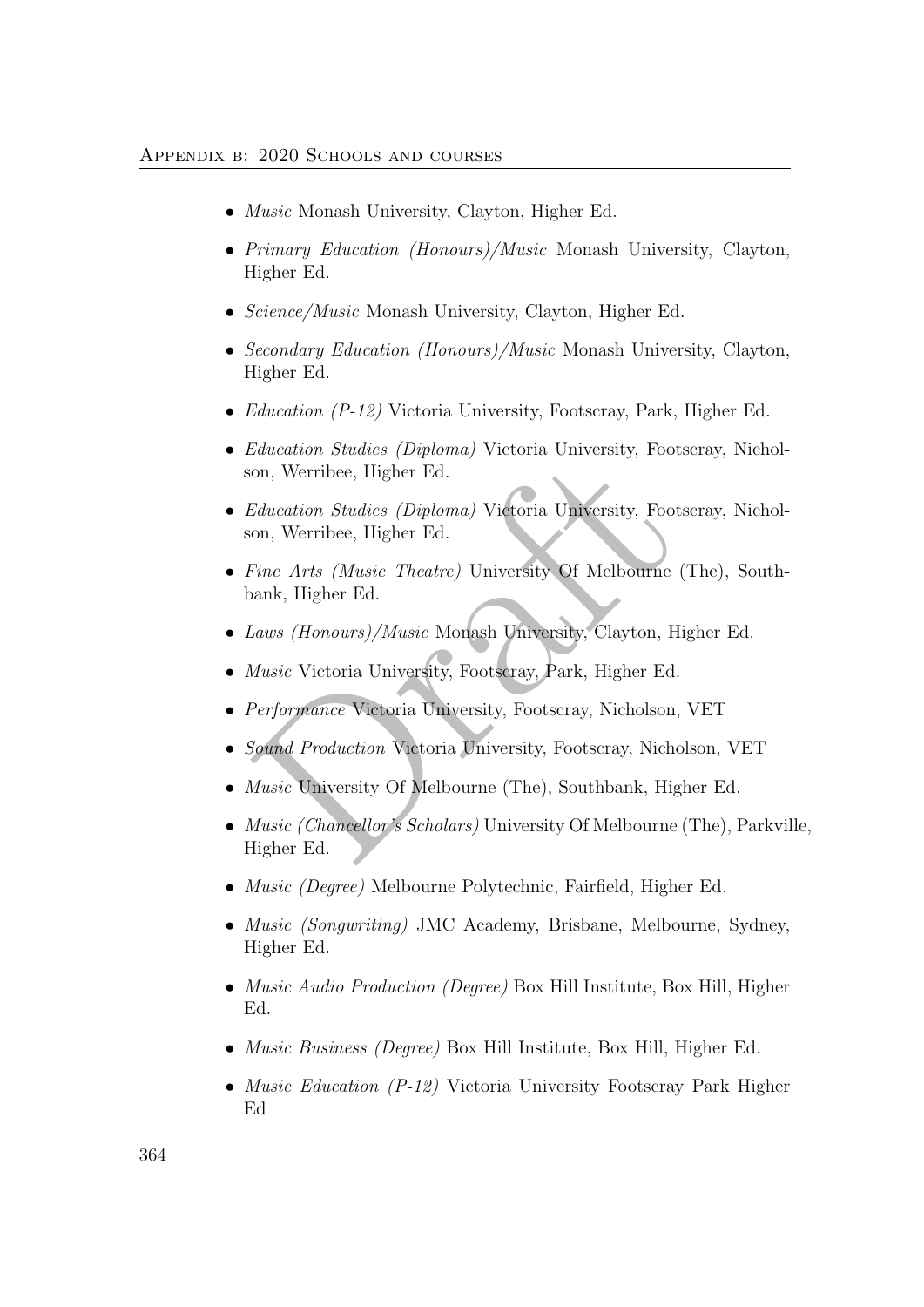- *Music Composition (Degree)* Box Hill Institute, Box Hill, Higher Ed.
- *Music Industry* Northern College of the Arts and Technology, Northern College of the Arts and Technology, VET
- Music Industry RMIT University, City, Higher Ed.
- Music Industry (Advanced Diploma) Abbey Road Institute, Melbourne, VET
- Music Industry (Sound Production) (Diploma) RMIT University, City, VET
- *Music Industry (Specialising in Hip Hop)* Box Hill Institute, Box Hill, VET
- Music Instrument Making Northern College of the Arts and Technology, Northern College of the Arts and Technology, VET
- asses y (specialisting in Trip Hop) Box 1111 Institute, Box 11<br>strument Making Northern College of the Arts and Techn<br>hern College of the Arts and Technology, VET<br>reformance & Entertainment Management (Double Degre<br>(Austra • Music Performance & Entertainment Management (Double Degree) Collarts (Australian College of the Arts), Collingwood - Wellington Street, Higher Ed.
- Music Performance (Degree) Box Hill Institute, Box Hill, Higher Ed.
- Music Performance (Diploma) Box Hill Institute, Box Hill, VET
- Music Performance (Diploma/Degree) Collarts (Australian College of the Arts), Collingwood - Wellington Street, Higher Ed.
- Music Performance, Contemporary JMC Academy, Brisbane, Melbourne, Sydney, Higher Ed.
- Music Performance, Contemporary (Certificate IV) Melbourne Polytechnic, Fairfield, Prahran, VET
- Music Performance, Contemporary (Diploma/Advanced Diploma) Melbourne Polytechnic, Fairfield, Prahran, VET
- Music Production Melbourne Polytechnic, Fairfield, Prahran, VET
- *Music Production (Diploma/Degree)* Collarts (Australian College of the Arts), Collingwood - Wellington Street, Higher Ed.
- *Music/Law* University Of Melbourne (The), Parkville / Southbank, HE-Grad.
- *Music/Teaching* University Of Melbourne (The), Parkville / Southbank, HE-Grad.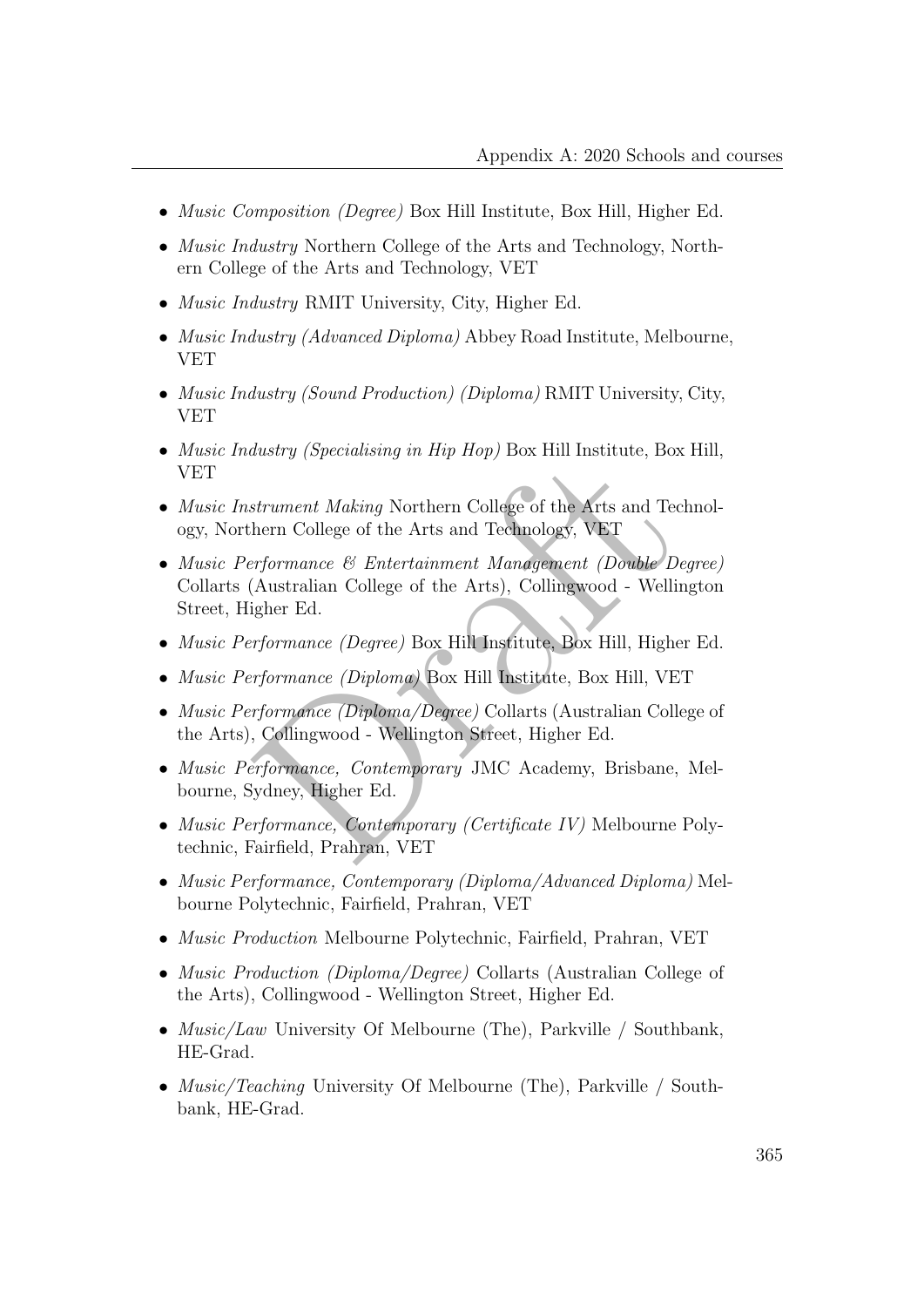#### **Science**

- Science/Music Monash University, Clayton. Higher Ed.
- Songwriting and Music Production (Degree) Melbourne Polytechnic, Fairfield, Higher Ed.
- Sound Production Melbourne Polytechnic, Fairfield, Prahran, VET

## Network Engineering

- Engineering-Computer and Network (Honours) RMIT University, City, Higher Ed.
- Engineering-Computer and Network (Honours)/Business Management RMIT University, City, Higher Ed.
- Engineering-Computer and Network (Honours) RMIT University<br>Engineering-Computer and Network (Honours)/Business N<br>
RMIT University, City, Higher Ed.<br>
Engineering-Computer and Network (Honours)/Computer<br>
Diversity, City, Hig • Engineering-Computer and Network (Honours)/Computer Science RMIT University, City, Higher Ed.

## Physics

- Physics/Engineering-Telecommunications (Honours) RMIT University, City, Higher Ed.
- Science (Physics) RMIT University, City, Higher Ed.
- Science (Physics) Dean's Scholar Program (Honours) RMIT University, City, Higher Ed.
- Science (Physics) / Business Management RMIT University, City, Higher Ed.

## Sound Production

• Audio Engineering and Sound Production JMC Academy, Brisbane, Melbourne, Sydney, Higher Ed.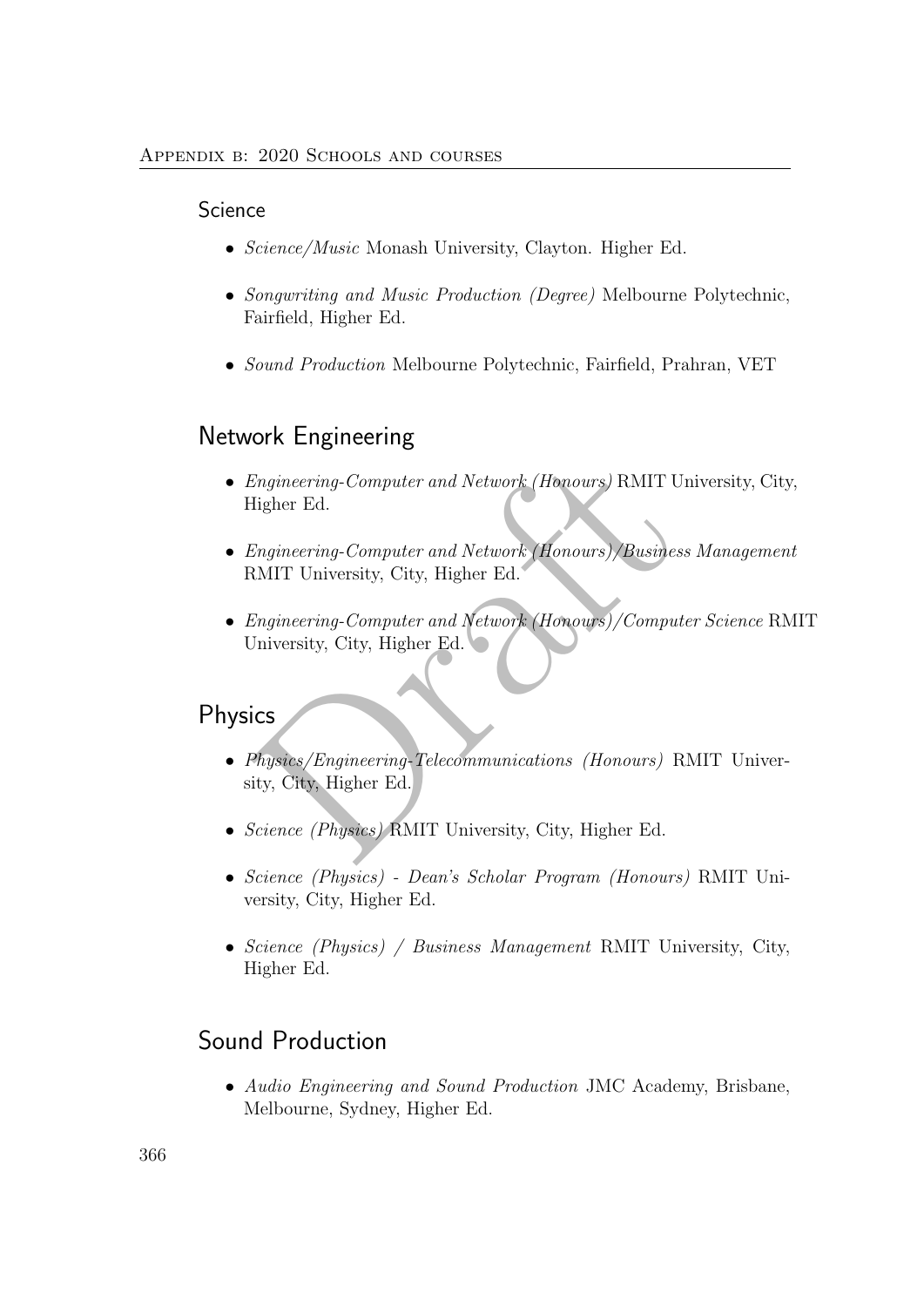### Audio/ Music/ Sound Production

- Audio (Associate Degree) Post Production/Studio Production SAE Creative Media Institute, SAE Melbourne, Higher Ed.
- Audio (Bachelor) Post Production/Studio Production SAE Creative Media Institute, SAE Melbourne, Higher Ed.
- Audio Production (Diploma) SAE Creative Media Institute, SAE Melbourne, Higher Ed.
- Music Production (Diploma) SAE Creative Media Institute, SAE Melbourne, Higher Ed.

### Creative Arts

• Sound Production Victoria University, Footscray, Nicholson, VET

### Music

- Sound Production Victoria University, Footscray, Nicholson, VET
- Figher Ed.<br>
Coduction Victoria University, Footseray, Nicholson, VET<br>
Coduction Victoria University, Footscray, Nicholson, VET<br>
Austry (Sound Production) (Diploma) RMIT University, Cipe<br>
Coduction Melbourne Polytechnic, Fa • Music Industry (Sound Production) (Diploma) RMIT University, City, VET
- Sound Production Melbourne Polytechnic, Fairfield, Prahran, VET
- Sound Production (Degree) Box Hill Institute, Box Hill, Higher Ed.

## Television Production

### Film and Television

- Screen Production Swinburne University of Technology, Hawthorn, Higher Ed.
- Film and Television Production Footscray City Films / Footscray City College, Footscray City Films, VET
- Film and Television Production JMC Academy, Brisbane, Melbourne, Sydney, Higher Ed.